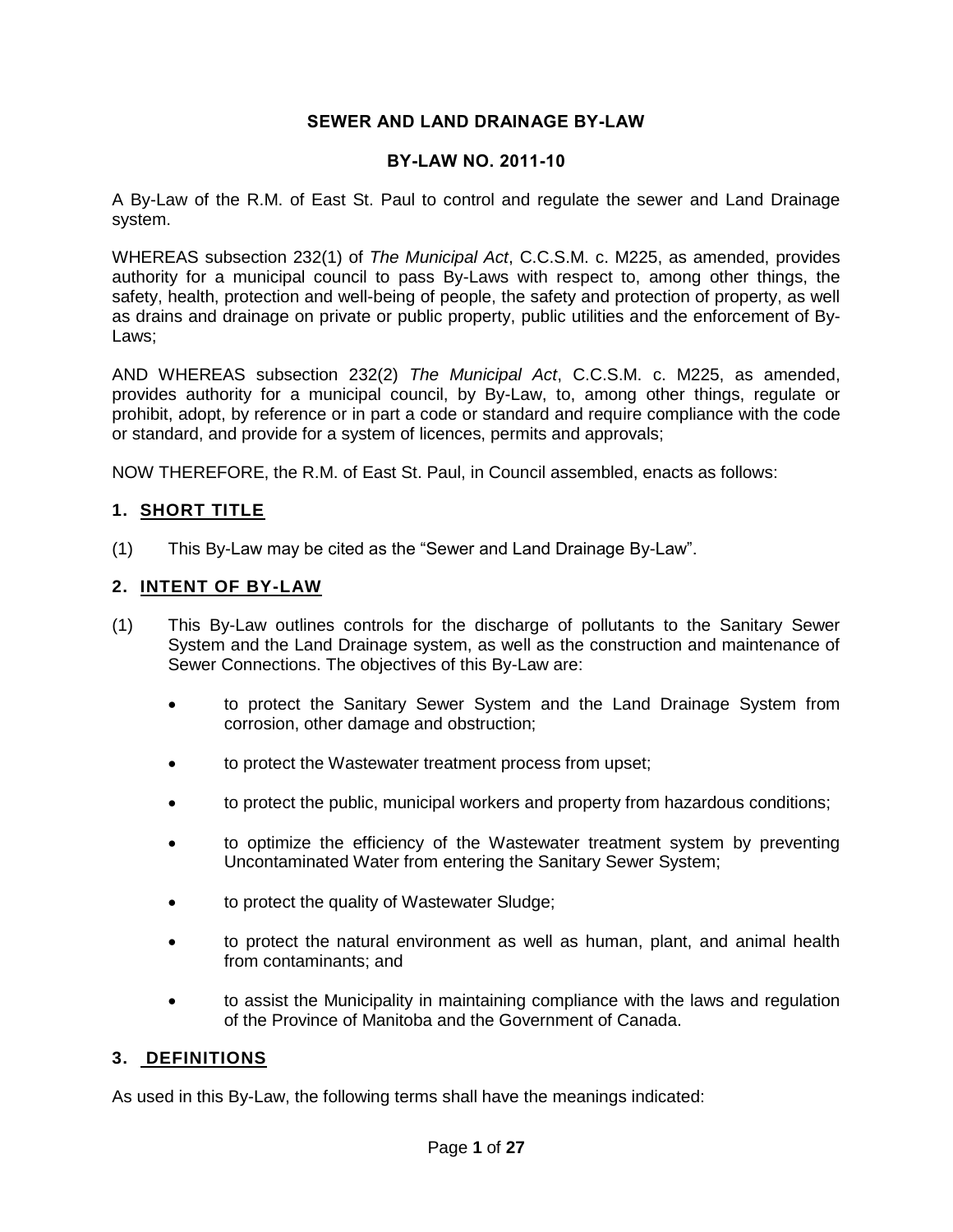ACCREDITED LABORATORY – Any laboratory accredited by an authorized accreditation body in accordance with a standard based on "CAN-P-1585: Requirements for the Accreditation of Environmental Testing Laboratories" established by the Standards Council of Canada, as amended, or "ISO/IEC/EN 17025: General Requirements for Competence of Calibration and Testing Laboratories" established by the International Organization for Standardization, as amended.

BIOCHEMICAL OXYGEN DEMAND (BOD) – The five-day BOD which is the determination of the molecular oxygen utilized during a five-day incubation period for the biochemical degradation of organic material (carbonaceous demand), and the oxygen used to oxidize inorganic material such as sulphides and ferrous iron, and the amount of oxygen used to oxidize reduced forms of nitrogen (nitrogenous demand) as determined by the appropriate procedure in Standard Methods.

BIOMEDICAL WASTE – Waste comprising:

- human anatomical waste, including human tissues, organs and body parts, but excluding teeth, hair and nails;
- animal waste including animal tissues, organs, body parts, carcasses, bedding, fluid blood and blood products, items saturated or dripping with blood, body fluids contaminated with blood, and body fluids removed for diagnosis or removed during surgery, treatment or autopsy, but excluding teeth, hair, nails, hooves and feathers;
- microbiology laboratory waste including laboratory cultures, stocks or specimens of microorganisms, live or attenuated vaccines, human or animal cell cultures used in research, and laboratory material that has come into contact with any of these;
- human blood and body fluid waste including human fluid blood and blood products, items saturated or dripping with blood, body fluids contaminated with blood, and body fluids removed for diagnosis during surgery, treatment or autopsy, but excluding urine and feces; or
- waste sharps, including clinical and laboratory materials consisting of needles, syringes, blades or laboratory glass capable of causing permanent punctures or cuts;

but excluding waste from animal husbandry, waste of household origin, waste controlled in accordance with the *Health of Animals Act (Canada)*, or generated in the production of food, general building maintenance or office administration activities.

BLOWDOWN WATER – Recirculating water that is discharged from a cooling or heating water system for the purpose of controlling the level of water in the system or for the purpose of discharging from the system materials contained in the system, the further build-up of which would or might impair the operation of the system.

CHEMICAL OXYGEN DEMAND (COD) – A measure of the capacity of water to consume oxygen as a result of oxidation of inorganic chemicals and decomposition of organic Matter.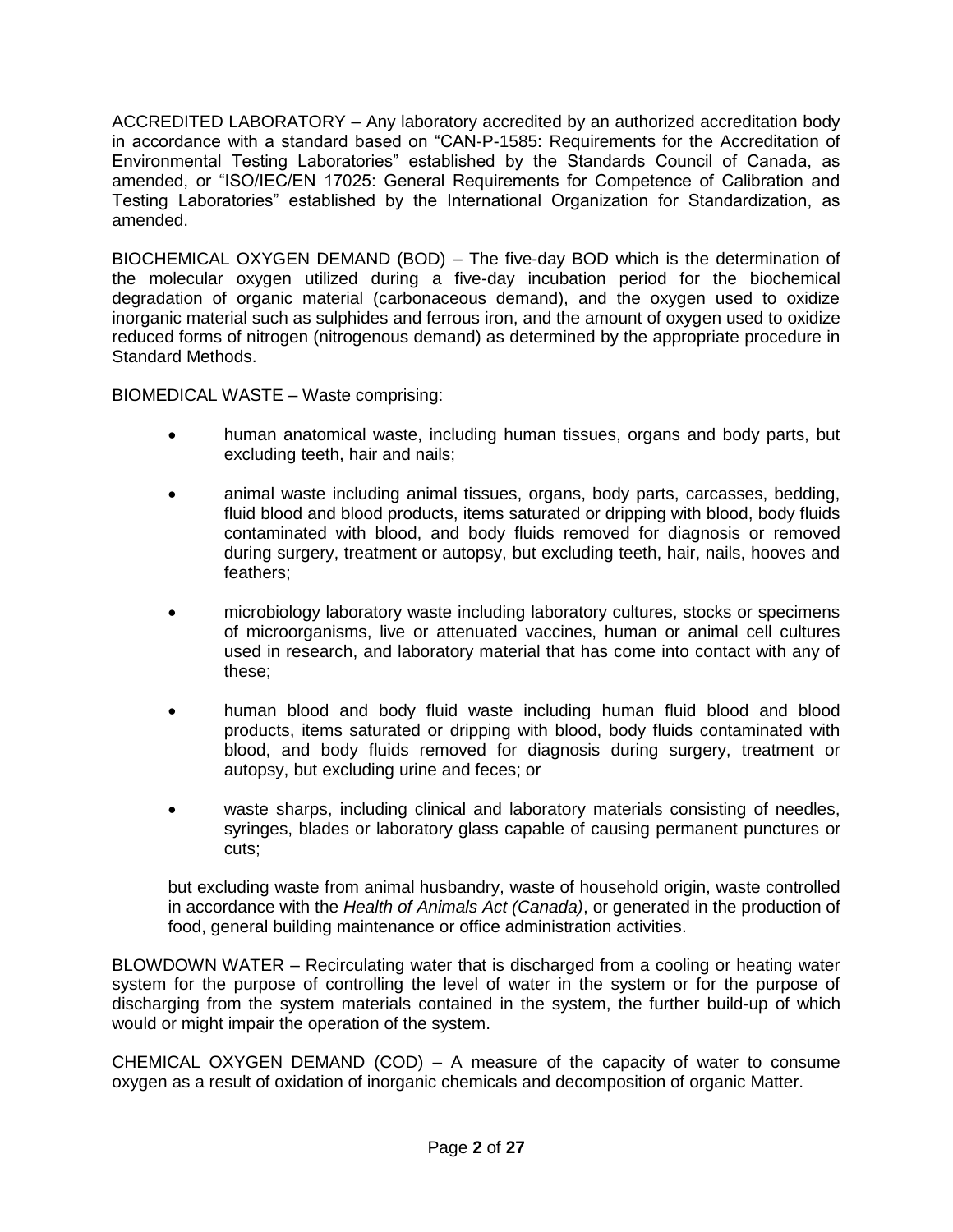CLEAR-WATER WASTE – Includes Non-Contact Cooling Water and other water that has not come into contact with Wastewater contaminant sources.

COMBUSTIBLE LIQUID – A liquid that has a flash point not less than 37.8 degrees Celsius and not greater than 93.3 degrees Celsius.

COMPLIANCE PROGRAM – The necessary steps undertaken by a discharger to bring Wastewater discharged into the Sanitary Sewer System into compliance with the terms and conditions of this By-Law or related permit. Compliance Programs are applicable to existing dischargers only; new dischargers must fully comply with the requirements of this By-Law.

CONNECTION or DRAIN – That part or those parts of any pipe or system of pipes leading directly or indirectly to a Sanitary Sewer.

COOLING WATER – Water that is used in a process for the purpose of removing heat and that has not, by design, come into contact with any raw material, intermediate product, waste product or finished product, but does not include Blowdown Water.

DESIGNATED OFFICER – Any individual(s) appointed by the Municipality by municipal By-Law, and their successors or duly authorized representative(s).

DOMESTIC WASTEWATER – Wastewater produced on residential premises, or sanitary waste and Wastewater from showers and restroom washbasins produced on a non-residential property.

FLOW MONITORING POINT – An access place to a Sanitary Sewer for the purpose of:

- measuring the rate or volume of Wastewater, Stormwater, Clear-Water Waste or Subsurface Water released from the premises; and
- Collecting representative samples of the Wastewater, Stormwater, Clear-Water Waste or Subsurface Water released from the premises.

FUELS – Alcohol, gasoline, naphtha, diesel fuel, fuel oil or any other ignitable substance intended for use as a fuel.

GARAGE – A building or structure primarily intended for the storage and/or repair of Motor Vehicles.

GRAB SAMPLE – A volume of Wastewater, Stormwater, Uncontaminated Water or effluent which is collected over a period not exceeding 15 minutes.

GROUNDWATER – Water beneath the earth's surface accumulating as a result of seepage.

HAULED WASTEWATER – Waste removed from a Wastewater system, including a cesspool, a septic tank system, a privy vault or privy pit, a chemical toilet, a portable toilet or a Wastewater holding tank.

HAZARDOUS SUBSTANCES –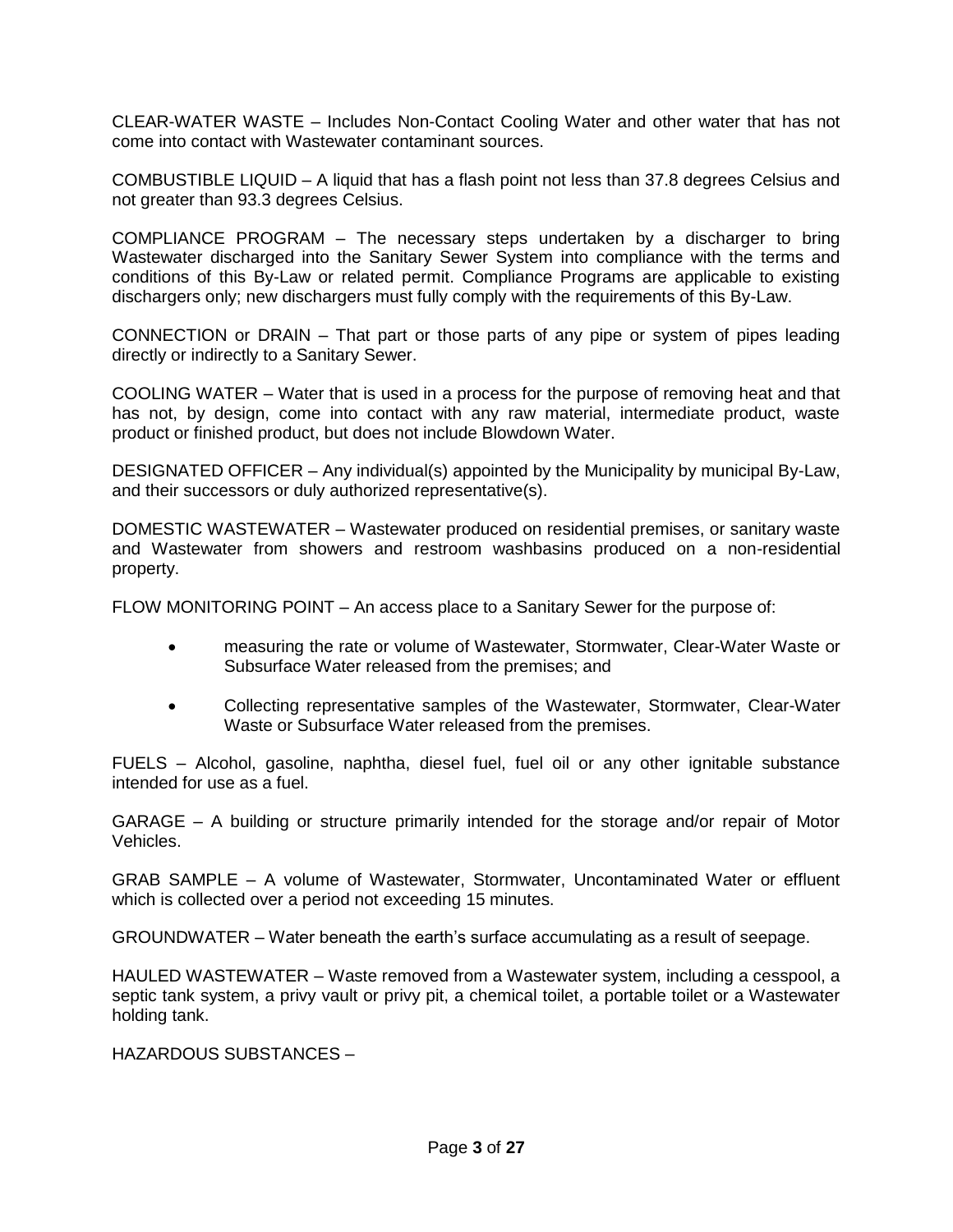- (a) Any substance or mixture of substances, other than a Pesticide, that exhibits characteristics of flammability, corrosivity, reactivity or toxicity; and
- (b) Any substance that may be designated as a hazardous substance by any law of the Province of Manitoba or the Government of Canada from time to time.

IGNITABLE WASTE – Waste that:

- is a liquid, other than an aqueous solution containing less than 24 per cent alcohol by volume and has a flash point less than 61° Celsius, as determined by the Tag Closed Cup Tester (ASTM D-56-79), the Setaflash Closed Cup Tester (ASTM D-3243-77 or ASTM D-3278-78), the Pensky-Martens Closed Cup Tester (ASTM D-93-79), or as determined by an equivalent test method approved by the Director, or
- is a solid and is capable, under standard temperature and pressure, of causing fire through friction, absorption of moisture or spontaneous chemical changes and, when ignited, burns so vigorously and persistently that it creates a danger, or
- is a Class 2.1 Flammable Gas within the meaning of paragraph 2.14(a) of the Transportation of Dangerous Goods Regulations made under the *Transportation of Dangerous Goods Act (Canada)*, or
- is a Class 5.1 Oxidizing Substance within the meaning of paragraph 2.24(a) of the Transportation of Dangerous Goods regulations made under the *Transportation of Dangerous Goods Act (Canada)*, or
- is a Class 5.2 Organic Peroxide within the meaning of paragraph 2.24(b) of the Transportation of Dangerous Goods Regulations made under the *Transportation of Dangerous Goods Act (Canada)*.

INDUSTRIAL – Of or pertaining to manufacturing, commerce, trade, business or Institutions as distinguished from domestic or residential.

INDUSTRY – Any owner or operator of Industrial, commercial or Institutional premises from which there is a discharge of any Matter directly or indirectly into a Sanitary Sewer, Combined Sewer or Storm Sewer of the Municipality.

INSTITUTION – A facility, usually owned by a government, operated for public purposes, such as schools, universities, medical facilities (hospitals, nursing stations, nursing homes), museums, prisons, government offices, military bases.

LAND DRAINAGE – Water that has not been mixed with Wastewater, including surface water, rainwater, snowmelt, Groundwater, Subsurface Water, well water, and water collected from weeping tile and sump pumps, but excluding Swimming Pool Water and Non-Contact Cooling Water.

LAND DRAINAGE PROHIBITED SUBSTANCE – A Land Drainage Prohibited Substance as enumerated in Schedule "C" to this By-Law.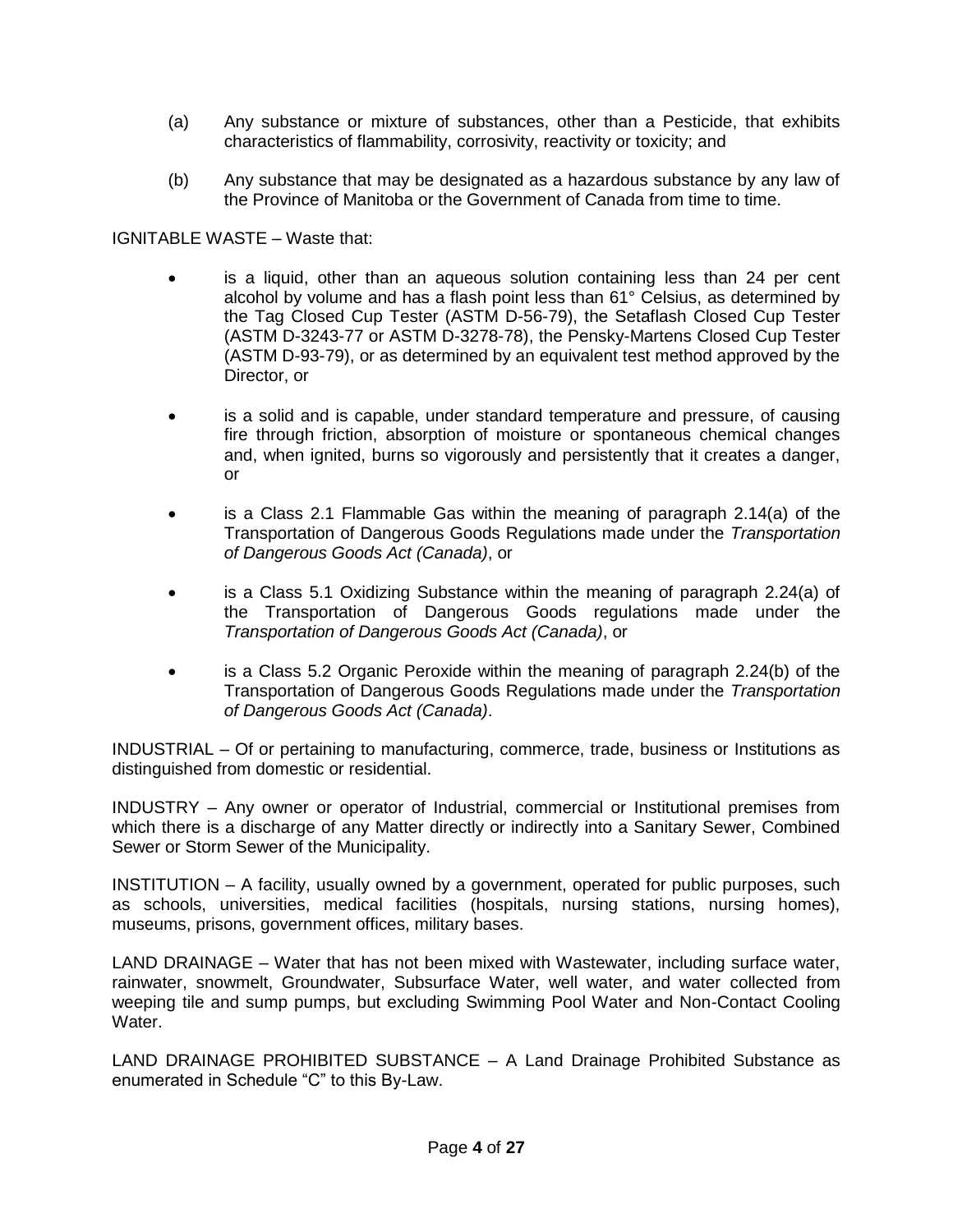LAND DRAINAGE RESTRICTED SUBSTANCE – A Land Drainage Restricted Substance as enumerated in Schedule "D" to this By-Law.

LAND DRAINAGE SYSTEM – All works and processes of the Municipality for the collection, control, transportation and disposal of Land Drainage, including ditches, retention ponds and basins, Storm Sewers, street gratings, catchbasins, manholes, pump stations, control weirs, gates, and related works and structures.

LANDFILL LEACHATE – The liquid containing dissolved or suspended contaminants which emanates from solid waste or garbage and is produced by water percolating through such solid waste or garbage or liquid contained therein.

MATTER – Includes any solid, liquid or gas.

MONITORING ACCESS POINT – An access point, such as a chamber, in a Private Sewer Connection to allow for observation, sampling and flow measurement of the Wastewater, Uncontaminated Water or Stormwater therein.

MOTOR VEHICLE – A Motor Vehicle as defined under the *Highway Traffic Act*, C.C.S.M. c.H60, as amended.

MUNICIPALITY – means the Rural Municipality of East St. Paul.

MUNICIPAL SEWER CONNECTION – That part of any Drain leading from a Private Sewer Connection and connected to the Sanitary Sewer System and located within the limits of the public road allowance, or other public lands or public land interests held for sewerage purposes.

NON-CONTACT COOLING WATER – Water which is used to reduce temperature for the purpose of cooling and which does not come into direct contact with any raw material, intermediate or finished product other than heat.

NON-DOMESTIC WASTEWATER – All Wastewater except Domestic Wastewater, Storm Water, Uncontaminated Water, and Septic Tank Waste.

OIL AND GREASE – n-Hexane extractable Matter as described in Standard Methods.

PATHOLOGICAL WASTE –

- Any part of the human body, including tissues and bodily fluids, but excluding urine, feces, menstrual fluids, extracted teeth, hair, nail clippings and the like, that are not infectious, or
- Any part of the carcass of an animal infected with a communicable disease or suspected by a licensed veterinary practitioner to be infected with a communicable disease, or
- Non-anatomical waste infected with communicable disease, or
- A mixture of a waste referred to in clause (a), (b) or (c) and any other waste or material, or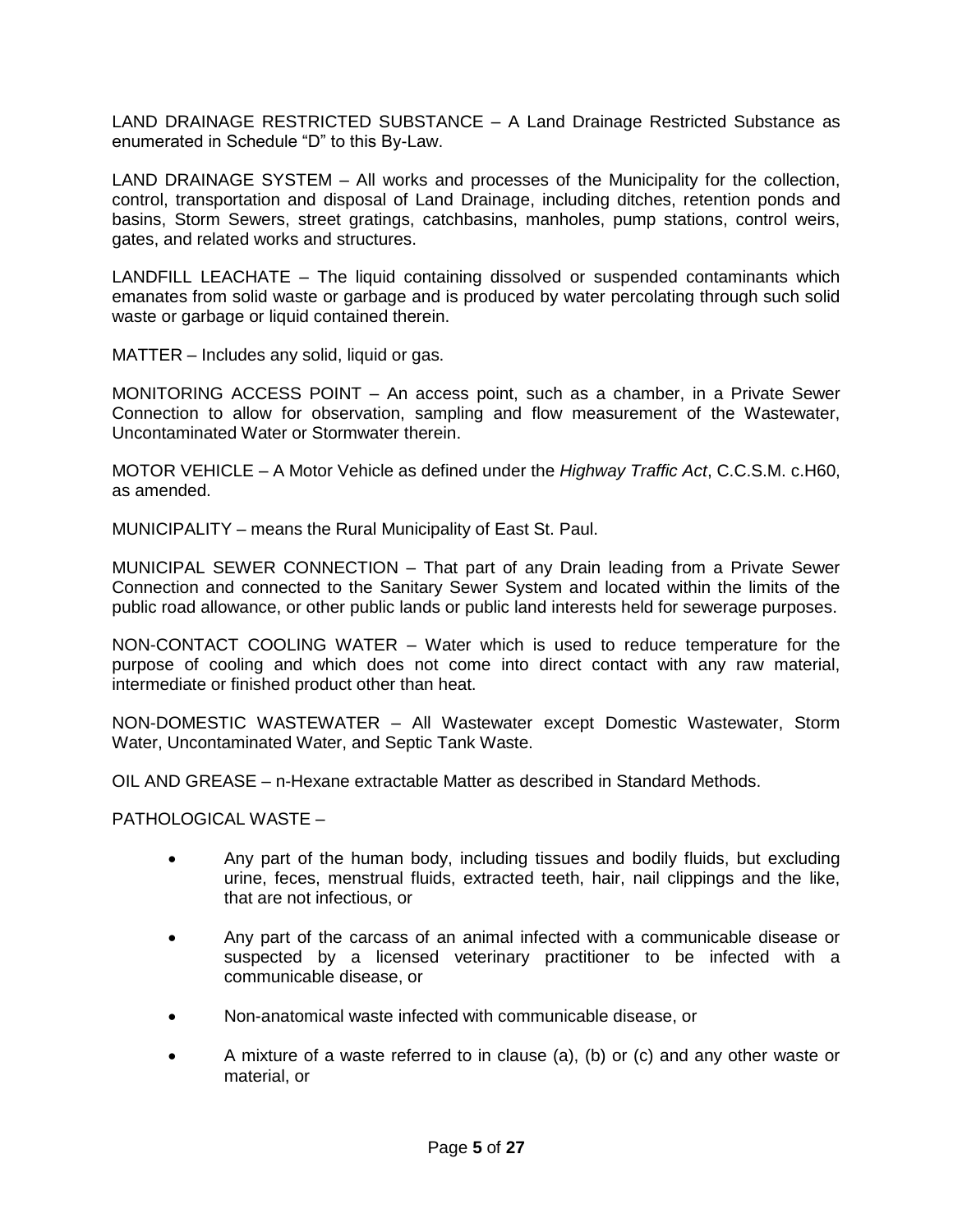$\bullet$  A waste derived from a waste referred to in clause (a), (b) or (c).

PCBs – Any monochlorinated or polychlorinated biphenyl or any mixture of them or mixture that contains one or more of them.

PERSON — An individual, association, partnership, corporation, municipality or an agent or employee of such a Person.

PESTICIDE – A product registered under the *Pest Control Products Act (Canada)*.

PRETREATMENT PROCESSES – one or more treatment processes or devices designed to remove sufficient Matter from Wastewater discharged into the Sanitary Sewer System to enable compliance with effluent limits established in this By-Law.

PRIVATE PROPERTY SEWER CONNECTION – That part of any Drain or system of Drains lying within the limits of the private lands and leading to a Municipal Sewer Connection.

REACTIVE WASTE – A substance that:

- is normally unstable and readily undergoes violent changes without detonating, or
- reacts violently with water, or
- forms potentially explosive mixtures with water, or
- when mixed with water, generates toxic gases, vapours or fumes in a quantity sufficient to present danger to human health or the environment, or
- is a cyanide or sulphide bearing waste which, when exposed to pH conditions between 2 and 12.5, can generate toxic gases, vapours or fumes in a quantity sufficient to present danger to human health or the environment, or
- is capable of detonation or explosive reaction if it is subjected to a strong initiating source or if heated under confinement, or
- is readily capable of detonation or explosive decomposition or reaction at standard temperature and pressure, or
- is an explosive (Class 1) as defined in the regulations under the *Transportation of Dangerous Goods Act (Canada)*, as amended.

SAMPLING PORT – A valve, tap, or similar device on equipment, a Drain pipe or at another suitable location, to allow for sampling, consistent with technical guidelines that the Municipality may establish from time to time.

SANITARY SEWER – A sewer for the collection and transmission of Wastewater.

SANITARY SEWER PROHIBITED WASTE – Sanitary Sewer Prohibited Waste as enumerated in Schedule "A" to this By-Law.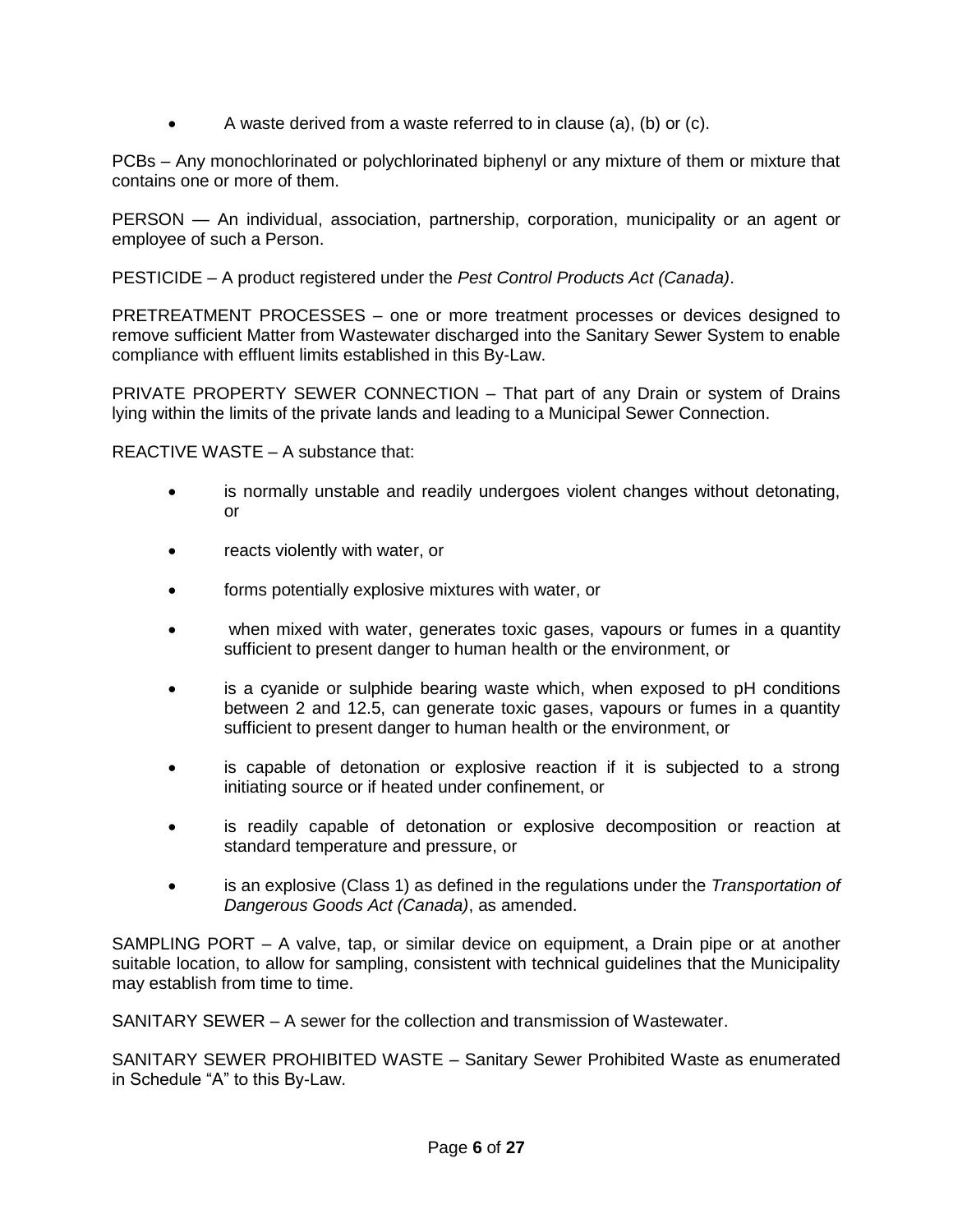SANITARY SEWER RESTRICTED WASTE – Sanitary Sewer Restricted Waste as enumerated in Schedule "B" to this By-Law.

SANITARY SEWER SYSTEM – Any works for the collection, transmission, treatment and disposal of Wastewater or any part of such works, including a Sanitary Sewer, but excluding plumbing or other works to which the applicable Building Code applies.

SEPTIC TANK WASTE – any Waste extracted from a cesspool, septic tank, sewage holding tank, seepage pit, interceptor or other containment for human excretion and wastes.

SEWAGE TREATMENT PLANT – means any structure or thing used for the physical, chemical, biological or radiological treatment of Wastewater, and includes Wastewater Sludge treatment, Wastewater Sludge storage and disposal facilities.

SEWER – A pipe, conduit, Drain, open channel or ditch for the collection and transmission of Wastewater, Stormwater or Uncontaminated Water, or any combination thereof.

SPILL – A direct or indirect discharge into the Sanitary Sewer System, Land Drainage System or the natural environment which is abnormal in quantity or quality in light of all the circumstances of the discharge, including but not limited to discharges of any Sanitary Sewer Prohibited Waste into the Sanitary Sewer System or Land Drainage Prohibited Substance into the Land Drainage System in such a quantity as to be likely to cause an adverse effect.

STANDARD METHODS – A procedure or method set out in Standard Methods for the Examination of Water and Wastewater published jointly by the American Public Health Association, American Water Works Association and the Water Environment Federation, recent or latest edition or approved in writing by the Designated Officer.

STORM SEWER – A sewer for the collection and transmission of Uncontaminated Water, Stormwater, Land Drainage, Subsurface Water, or any combination thereof.

STORMWATER – The water running off the surface of a drainage area during and immediately after a period of rain or snow melt.

SUBSURFACE WATER – Groundwater including foundation Drain water.

SWIMMING POOL – An artificially enclosed body of water primarily intended for recreational or competitive swimming.

SWIMMING POOL WATER – The contents of a Swimming Pool, but not including any rainwater that has collected on a Swimming Pool cover.

TOTAL SUSPENDED SOLIDS (TSS) – Insoluble Matter in liquid that is removable by filtration, as determined by the appropriate procedure described in Standard Methods.

TOXIC SUBSTANCE – any substance defined as toxic under the *Canadian Environmental Protection Act 1999*, as amended from time to time.

UNCONTAMINATED WATER – Water with a level of quality which is typical of potable water normally supplied by the Municipality.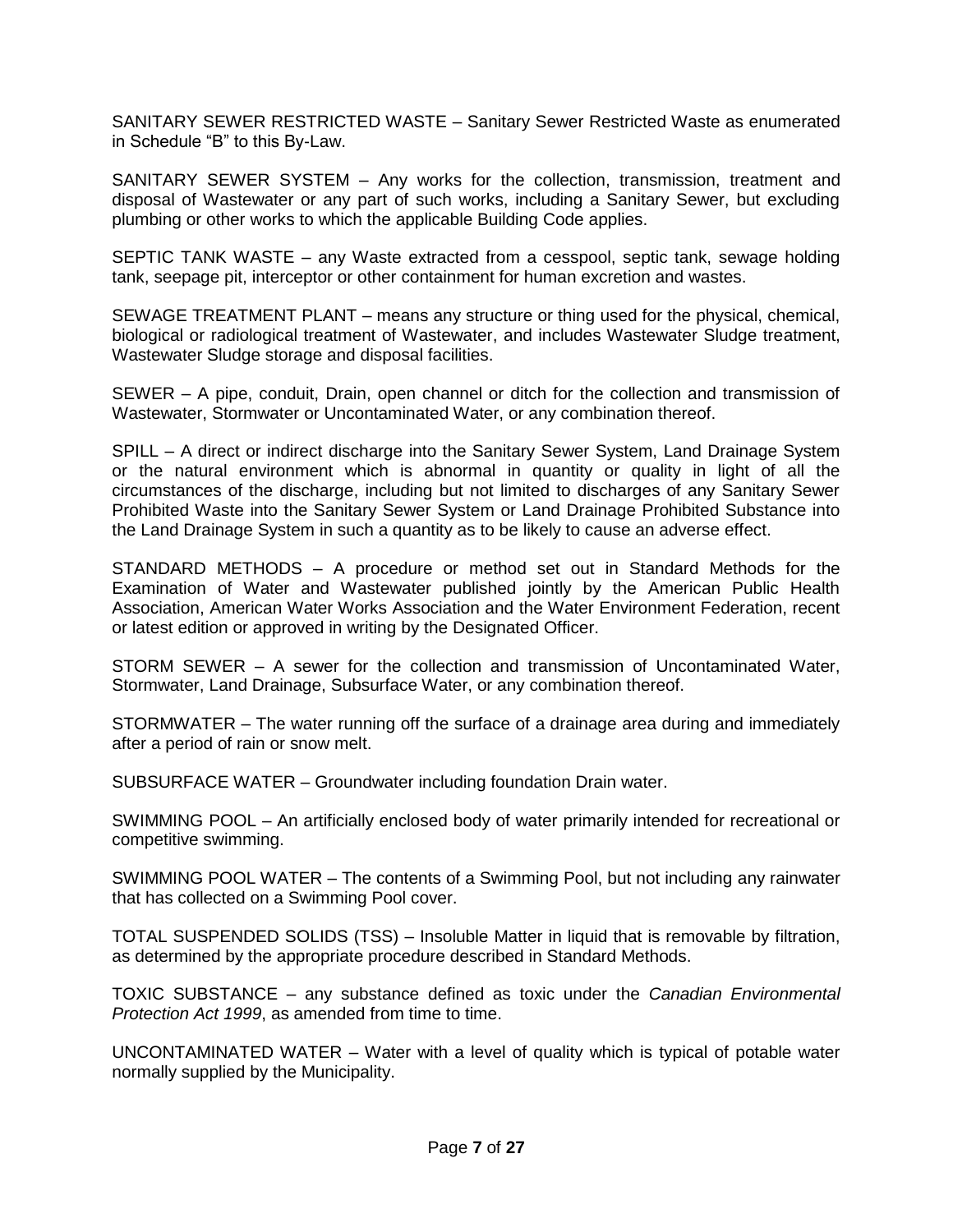WASTE RADIOACTIVE SUBSTANCES – Substances defined in the federal *Nuclear Safety and Control Act* and the regulations passed thereunder, as amended from time to time.

WASTEWATER – means the composite of water and water-carried wastes from residential, commercial, Industrial or Institutional premises or any other source.

WASTEWATER SLUDGE – Solid material recovered from the Wastewater treatment process.

## **4. CONNECTION REQUIREMENTS**

- (1) Wastewater from a property connected to the Sanitary Sewer System must be discharged through a Private Property Sewer Connection that feeds into the Sanitary Sewer System by means of a Municipal Sewer Connection.
- (2) No Person shall discharge, or permit the discharge of, Wastewater into the Sanitary Sewer System by means of aboveground pumping unless authorized to do so by the Designated Officer.
- (3) If a property that generates Wastewater has not previously been connected to the Sanitary Sewer System, the owner of such property shall comply with subsection 2(1) of this By-Law at the owner's expense within five years of the later of the date that this By-Law comes into force or the date that a Sanitary Sewer is first constructed adjacent to the property.
- (4) The cost of installing and maintaining a Private Property Sewer Connection in good working order shall be the responsibility of the owner of the property upon which the Private Property Sewer Connection is located.
- (5) Where two or more properties are connected to the Sanitary Sewer System or the Land Drainage System by means of a common Private Property Sewer Connection, each property owner connected in this manner shall be jointly and severally responsible for the cost of maintaining the Private Property Sewer Connection in good working order.

## **5. NO INTERCONNECTION BETWEEN THE SANITARY SEWER SYSTEM AND THE LAND DRAINAGE SYSTEM**

- (1) No Person shall connect, and the owner of a property shall not allow any Person to connect, whether directly or indirectly:
	- (a) a Private Property Sewer Connection carrying Wastewater to the Land Drainage System; or
	- (b) a Private Property Sewer Connection carrying Land Drainage to the Sanitary Sewer System.

# **6. DISCHARGES INTO THE SANITARY SEWER SYSTEM**

- (1) Unless otherwise authorized by this By-Law, no Person shall release, or permit the release of, any Matter into the Sanitary Sewer System except:
	- (a) Domestic Wastewater;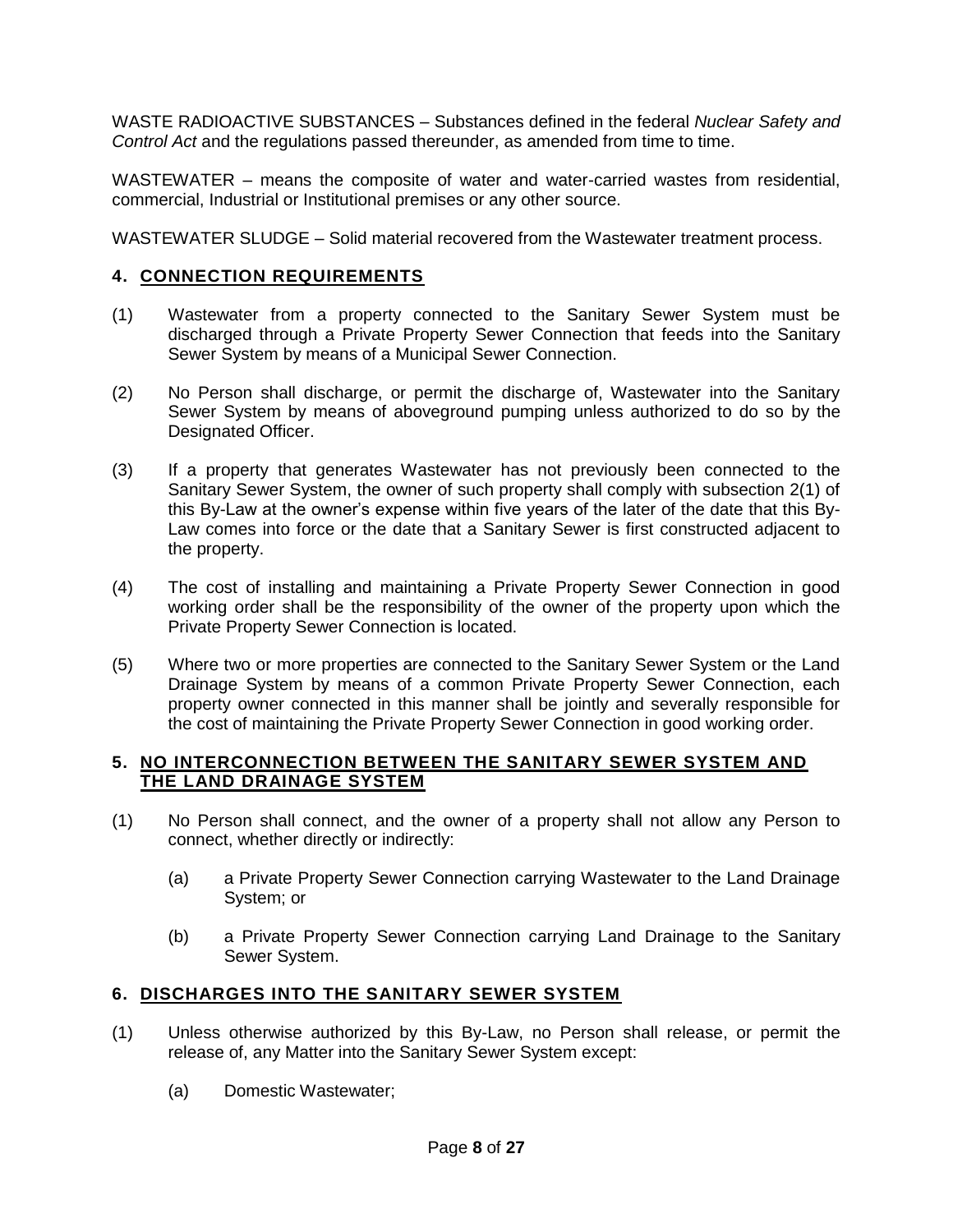- (b) Non-Domestic Wastewater; or
- (c) Swimming Pool Water.
- (2) No Person shall release, or permit the release, of Land Drainage or Hauled Wastewater into the Sanitary Sewer System.
- (3) No Person shall release, or permit the release of, any Sanitary Sewer Prohibited Waste listed in Schedule "A" to this By-Law into the Sanitary Sewer System.
- (4) No Person shall release, or permit the release of, any Sanitary Sewer Restricted Waste which exceeds the respective concentrations listed in Schedule 'B' to this By-Law into the Sanitary Sewer System.

# **7. DISCHARGES INTO THE LAND DRAINAGE SYSTEM**

- (1) Unless otherwise authorized under this By-Law, no Person shall release, or permit the release of, any Matter into the Land Drainage System except:
	- (a) Land Drainage; or
	- (b) Non-Contact Cooling Water.
- (2) No Person shall release, or permit the release of, any Land Drainage Prohibited Substance listed in Schedule "C" to this By-Law into the Land Drainage System.
- (3) No Person shall release, or permit the release of, any Land Drainage Restricted Substance which exceeds the concentrations set out in Schedule "D" of this By-Law into the Land Drainage System.

#### **8. DISCHARGES OF NON-CONTACT COOLING WATER**

- (1) No Person shall discharge, or permit the discharge of, Non-Contact Cooling Water or Uncontaminated Water into a Sanitary Sewer from any residential property.
- (2) No Person shall discharge, or permit the discharge of, Non-Contact Cooling Water or Uncontaminated Water into a Sanitary Sewer from Industrial, Institutional or other commercial premises unless the property is not connected to a Storm Sewer and there exists no opportunity to discharge into the Land Drainage System.

#### **9. DISCHARGES OF SWIMMING POOL WATER**

- (1) No Person shall discharge, or permit the discharge, of Swimming Pool Water into the Land Drainage System from a property unless and until:
	- (a) the Swimming Pool Water has been dechlorinated prior to the discharge to obtain a maximum Total Residual Chlorine level of 0.02 mg/L;
	- (b) prior to the release, an undiluted sample of the Swimming Pool Water is submitted to an Accredited Laboratory for analysis and the Accredited Laboratory confirms that the level of Total Residual Chlorine does not exceed the limit prescribed in subsection 1(a); and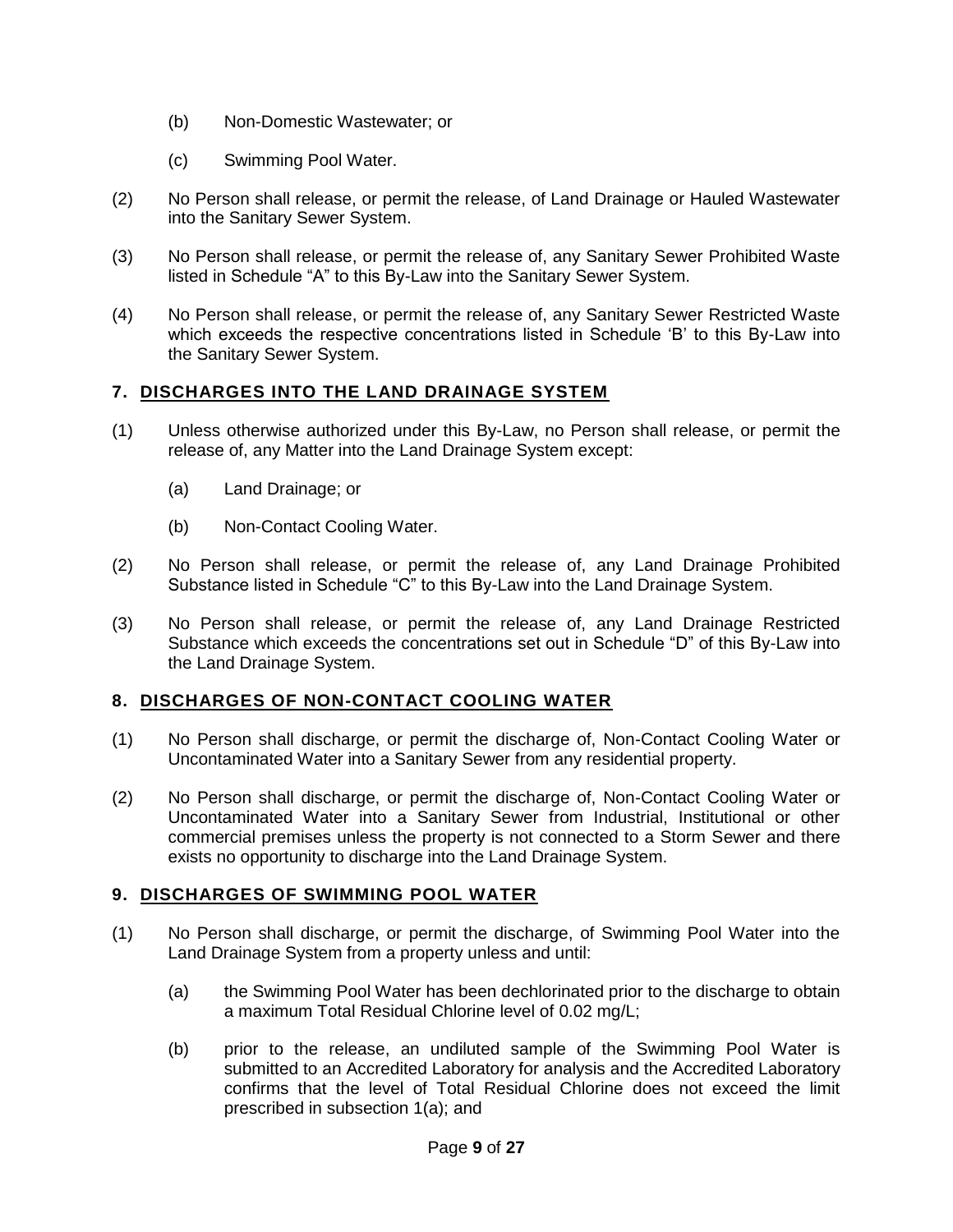- (c) the Swimming Pool Water otherwise meets the requirements of Schedules "C" and "D" of this By-Law.
- (2) A Person discharging or permitting the discharge of Swimming Pool Water shall retain a copy of the written laboratory analytical results required by subsection 1(b) for a period of one year and make them available to the Designated Officer for inspection upon request.

## **10.PROHIBITION OF DILUTION**

- (1) No Person shall discharge directly or indirectly, or permit the discharge or deposit of Wastewater into the Sanitary Sewer System where water has been added to the discharge for the purposes of dilution to achieve compliance with Schedule "A" or Schedule "B" of this By-Law.
- (2) No Person shall discharge directly or indirectly, or permit the discharge or deposit of Matter into the Land Drainage System where water has been added to the discharge for the purposes of dilution to achieve compliance with Schedule "C" or "D" of this By-Law.

## **11.ADDITIONAL REQUIREMENTS**

## **11.1 FOOD-RELATED OIL AND GREASE INTERCEPTORS**

- (1) Every owner or operator of a restaurant or other Industrial, Institutional or commercial premises where food is cooked, processed or prepared, whose premises are connected directly or indirectly to a Sanitary Sewer, shall take all necessary measures to ensure that Oil and Grease are prevented from entering the Sanitary Sewer in excess of the provisions of this By-Law.
- (2) The owner or operator of the premises as set out in subsection 11.1(1) shall install, operate, and properly maintain an Oil and Grease interceptor in any piping system at its premises that connects directly or indirectly to a Sanitary Sewer. The Oil and Grease interceptors shall be installed in compliance with the most current requirements of the applicable Building Code. The installation of the Oil and Grease interceptor shall meet the requirements of the Canadian Standards Association national standard CAN/CSA B-481.2, as amended.
- (3) All Oil and Grease interceptors shall be maintained according to the manufacturer's recommendations. The testing, maintenance and performance of the interceptor shall meet the requirements of CAN/CSA B-481. Traps should be cleaned before the thickness of the organic material and solids residuals is greater than twenty-five percent of the available volume; cleaning frequency should not be less than once every four weeks. Maintenance requirements should be posted in the workplace in proximity to the Oil and Grease interceptor.
- (4) A maintenance schedule and record of maintenance shall be available to the Municipality upon request for each interceptor installed pursuant to this section.
- (5) The owner or operator of the restaurant or other Industrial, Institutional or commercial premises where food is cooked, processed or prepared, shall, for two years, keep the document of proof for interceptor clean-out and Oil and Grease disposal.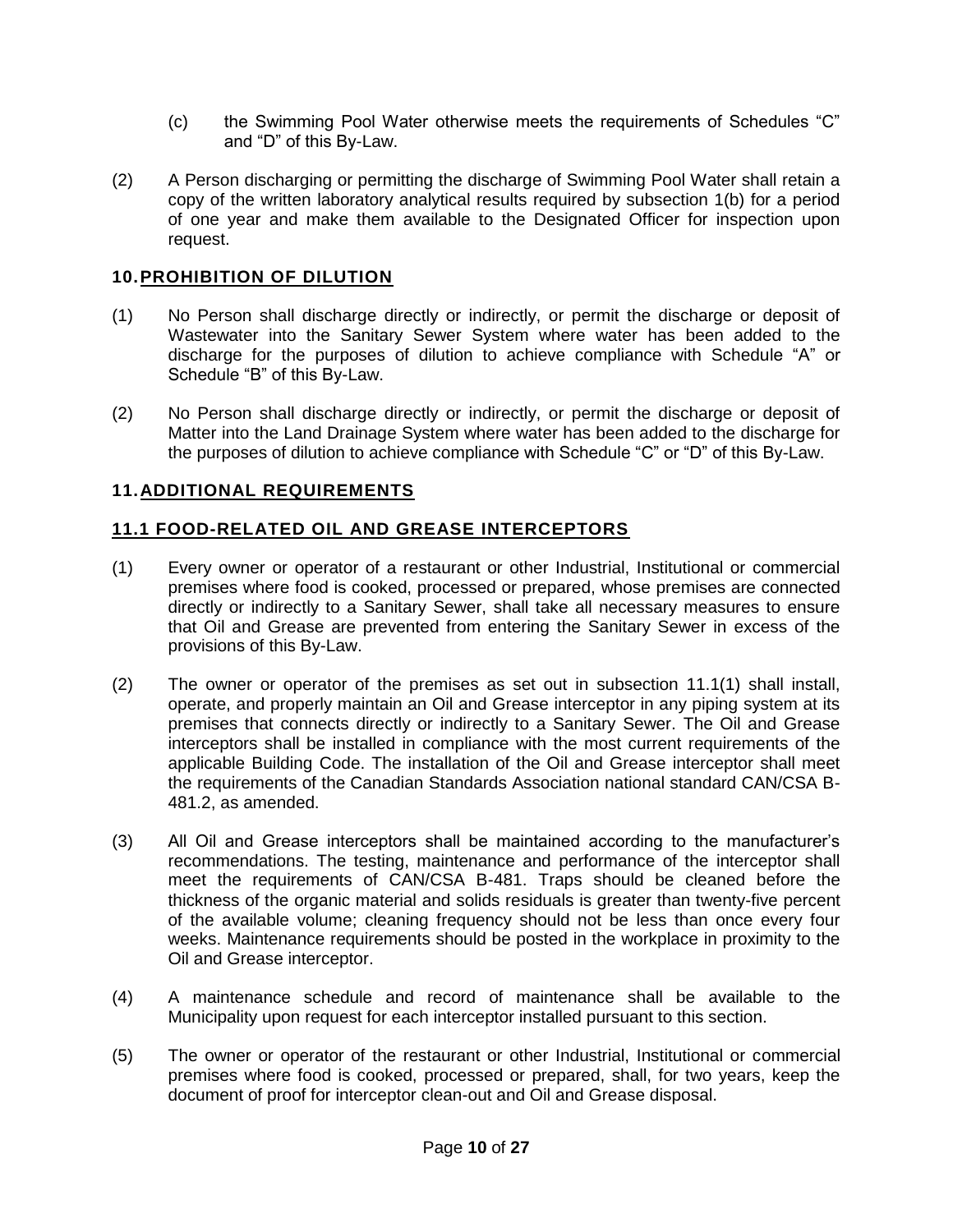- (6) No Person shall use, or allow the use of, an emulsifier in an Oil and Grease interceptor installed pursuant to this section. No Person shall use, or allow the use of, enzymes, bacteria, solvents, hot water or other agents to facilitate the passage of Oil and Grease through a Grease interceptor installed pursuant to this section.
- (7) In the case of failure to adequately maintain an Oil and Grease interceptor installed pursuant to this section to the satisfaction of the Municipality, the Municipality may require an alarmed monitoring device to be installed, at the expense of the owner, in accordance with the specifications of CAN/CSA B-481.

# **11.2 VEHICLE AND EQUIPMENT SERVICE OIL AND GREASE INTERCEPTORS**

- (1) Every owner or operator of a vehicle or equipment service station, repair shop or Garage or of Industrial, Institutional or Commercial premises or any other establishment where Motor Vehicles are repaired, lubricated or maintained shall take all necessary measures to ensure that motor oil and lubricating grease are prevented from passing into the Sanitary Sewer in excess of the limits in this By-Law.
- (2) The owner or operator of the premises as set out in subsection 11.2(1) shall install, operate, and properly maintain an Oil and Grease interceptor in any piping system at its premises that connects directly or indirectly to a Sanitary Sewer. The Oil and Grease interceptors shall be installed in compliance with the most current requirements of the applicable Building Code and be maintained as recommended by the Canadian Petroleum Products Institute (CPPI).
- (3) All Oil and Grease interceptors and separators shall be maintained in good working order and according to the manufacturer's recommendations and shall be inspected regularly to ensure performance is maintained to the manufacturer's specifications for performance and inspected to ensure the surface oil and sediment levels do not exceed the recommended level.
- (4) A maintenance schedule and record of maintenance shall be submitted to the Municipality annually for each Oil and Grease interceptor installed pursuant to this section.
- (5) The owner or operator of the premises as set out in subsection 8.2(1), shall, for two years, keep the document of proof for interceptor clean-out and Oil and Grease disposal.
- (6) No Person shall use, or allow the use of, an emulsifier in an Oil and Grease interceptor installed pursuant to this section. No Person shall use, or allow the use of, enzymes, bacteria, solvents, hot water or other agents to facilitate the passage of Oil and Grease through a Grease interceptor installed pursuant to this section.
- (7) In the case of failure to adequately maintain an Oil and Grease interceptor installed pursuant to this section to the satisfaction of the Municipality, the Municipality may require an alarmed monitoring device to be installed, at the expense of the owner.

#### **11.3 SEDIMENT INTERCEPTORS**

(1) Every owner or operator of premises from which sediment may directly or indirectly enter a Sanitary Sewer, including but not limited to premises using a ramp Drain or area Drain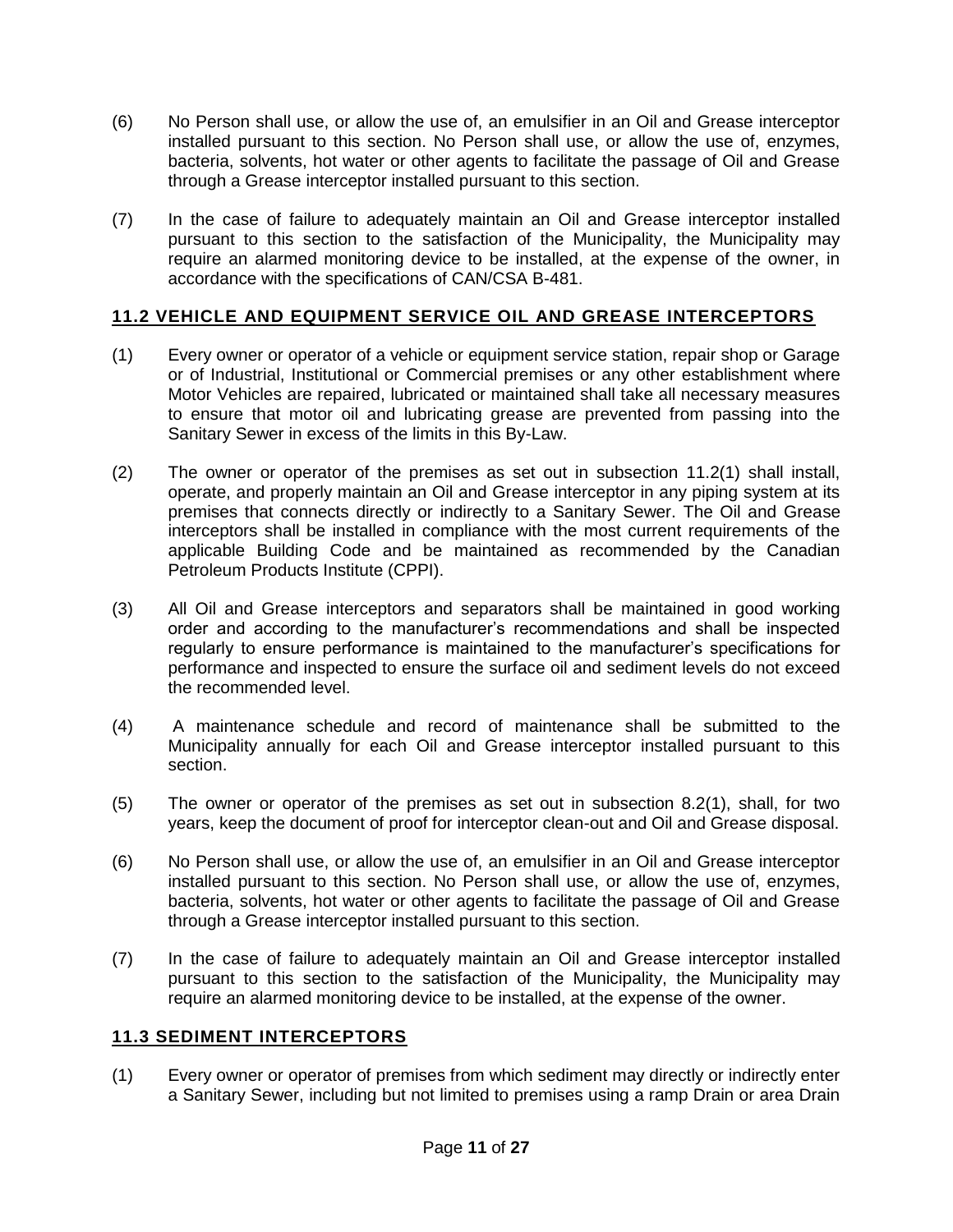and vehicle wash establishments, shall take all necessary measures to ensure that such sediment is prevented from entering the Sanitary Sewer in excess of the limits in this By-Law.

- (2) Catch basins installed on private property for the purposes of collecting Land Drainage and carrying it into the Land Drainage System shall be equipped with an interceptor and the installation of these catch basins on private property shall comply with the Municipality's standard construction specifications and drawings, as they may be amended from time to time.
- (3) All sediment interceptors shall be maintained in good working order and according to manufacturer's recommendations and shall be inspected regularly to ensure performance is maintained to the manufacturer's specifications for performance.
- (4) The owner or operator of a premises as set out in Subsection 11.3(1), shall, for 2 years, keep documentation of interceptor clean-out and sediment disposal.
- (5) A maintenance schedule and record of maintenance shall be submitted to the Designated Officer upon request for each sediment interceptor installed.

## **11.4 RESIDENTIAL GARAGE FLOOR DRAINS**

(1) Notwithstanding any provisions of the applicable building code, no Person shall directly or indirectly connect, or permit the connection, of a floor Drain located in a residential Garage to the Sanitary Sewer System.

#### **12.SAMPLING**

- (1) Where sampling is required for the purposes of determining the concentration of constituents in Wastewater or Land Drainage, the sample may:
	- (a) be collected manually or by using an automatic sampling device; and
	- (b) contain additives for its preservation.
- (2) For the purpose of determining compliance with Schedules "A", "B", "C" and "D" of this By-Law, discrete Wastewater or Land Drainage streams within premises may be sampled, at the discretion of the Designated Officer.
- (3) Any single Grab Sample may be used to determine compliance with Schedules "A", "B", "C" and "D" of this By-Law.
- (4) All tests, measurements, analyses and examinations of Wastewater or Land Drainage and its characteristics or contents pursuant to this By-Law shall be carried out in accordance with Standard Methods and be performed by a laboratory accredited for analysis of the particular substance(s) using a method which is within the laboratory's scope of accreditation or to the satisfaction of the Designated Officer as agreed in writing prior to sample analysis.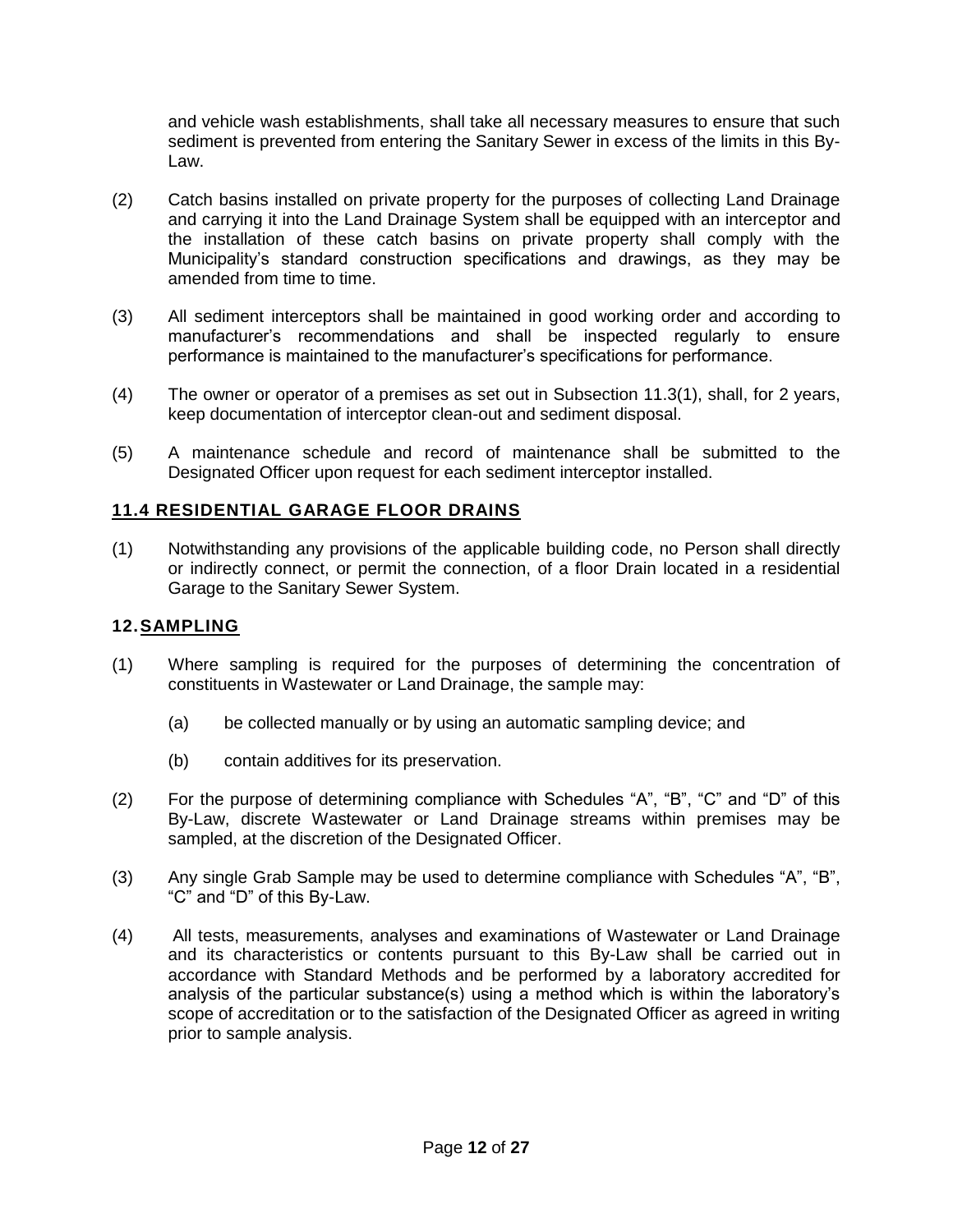# **13.COST RECOVERY**

(1) Where a Person causes or permits the causing of a blockage of or damage to any part of the Sanitary Sewer System or the Land Drainage System, and the Municipality incurs costs to remove the blockage or repair the damage, the Municipality shall be entitled to recover all such costs from the Person who caused or permitted the causing of the blockage or damage.

# **14.SPILLS**

- (1) In the event of a direct or indirect Spill into the Sanitary Sewer System or the Land Drainage System, the Person responsible or the Person having the charge, management and control of the Spill shall immediately notify and provide any requested information with regard to the Spill to:
	- $(a)$  if there is any immediate danger to human health and/or safety:
		- (i) 9-1-1 emergency; or
	- (b) If there is no immediate danger:
		- (i) the Municipality by contacting the Municipality's Public Works Department, and
		- (ii) the owner of the premises on which the Spill occurred, and
		- (iii) any other Person whom the Person reporting knows or ought reasonably to know may be directly affected by the release.
- (2) Within five working days of the Spill, a Person required to report pursuant to subsection 12(1) shall provide a detailed written report of the Spill to the Designated Officer which shall contain the following information to the best of the Person's knowledge:
	- (a) the location where the Spill occurred;
	- (b) the name and telephone number of the Person who reported the Spill and the location and time where they can be contacted;
	- (c) the date and time of the Spill;
	- (d) the material spilled;
	- (e) the characteristics and composition of the material spilled;
	- (f) the volume of material spilled;
	- (g) the duration of Spill event;
	- (h) the work completed and any work still in progress in the mitigation of the Spill; and
	- (i) the preventive actions being taken to ensure a similar Spill does not occur again.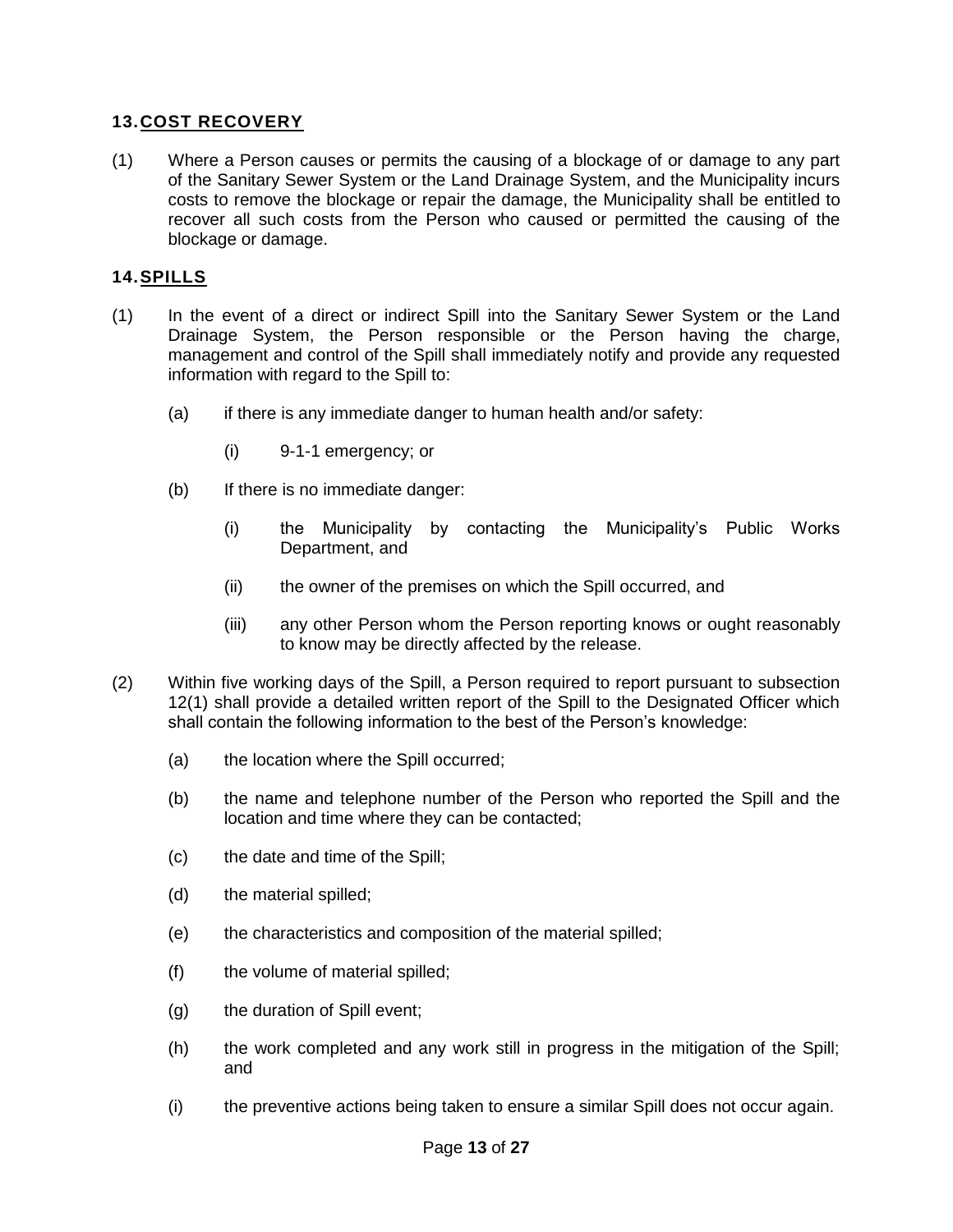- (3) The Person responsible for the Spill and the Person having the charge, management and control of the Spill shall do everything reasonably possible to contain the Spill, protect the health and safety of humans and animals, minimize damage to property, protect the environment, clean up the Spill and contaminated residue and restore the affected area to its condition prior to the Spill.
- (4) Nothing in this By-Law relieves any Person from complying with any notification or reporting provisions of:
	- (a) other government agencies, including federal and provincial agencies, as required and appropriate for the material and circumstances of the Spill; or,
	- (b) any other By-Law of the Municipality.
- (5) The Municipality may invoice and recover from the Person responsible for the Spill the cost of time, materials and services expended by the Municipality as a result of the Spill.
- (6) The Municipality may require the Person responsible for the Spill to prepare and submit a spill contingency plan to the Municipality to indicate how the risk of future incidents will be reduced and how future incidents will be addressed.

# **15.AUTHORITY OF DESIGNATED OFFICER**

- (1) The Designated Officer has the authority to carry out any inspection reasonably required to ensure compliance with this By-Law, including but not limited to:
	- (a) inspecting, observing, sampling and measuring the flow in any private
		- (i) drainage system,
		- (ii) Wastewater disposal system,
		- (iii) Stormwater management system, and
		- (iv) Flow Monitoring Point;
	- (b) testing flow measuring devices;
	- (c) taking samples of Wastewater, Stormwater, Clear-Water Waste and Subsurface Water within or being released from Private Property Sewer Connections, private drainage systems and Stormwater management facilities;
	- (d) performing on-site testing of Wastewater, Stormwater, Clear-Water Waste and Subsurface Water within or being released from Private Property Sewer Connections, private drainage systems and Stormwater management facilities;
	- (e) inspecting the types and quantities of chemicals being handled or used on the premises in relation to possible releases into the Sanitary Sewer System or Land Drainage System;
	- (f) inspecting and copying relevant documents or remove documents from premises to make copies;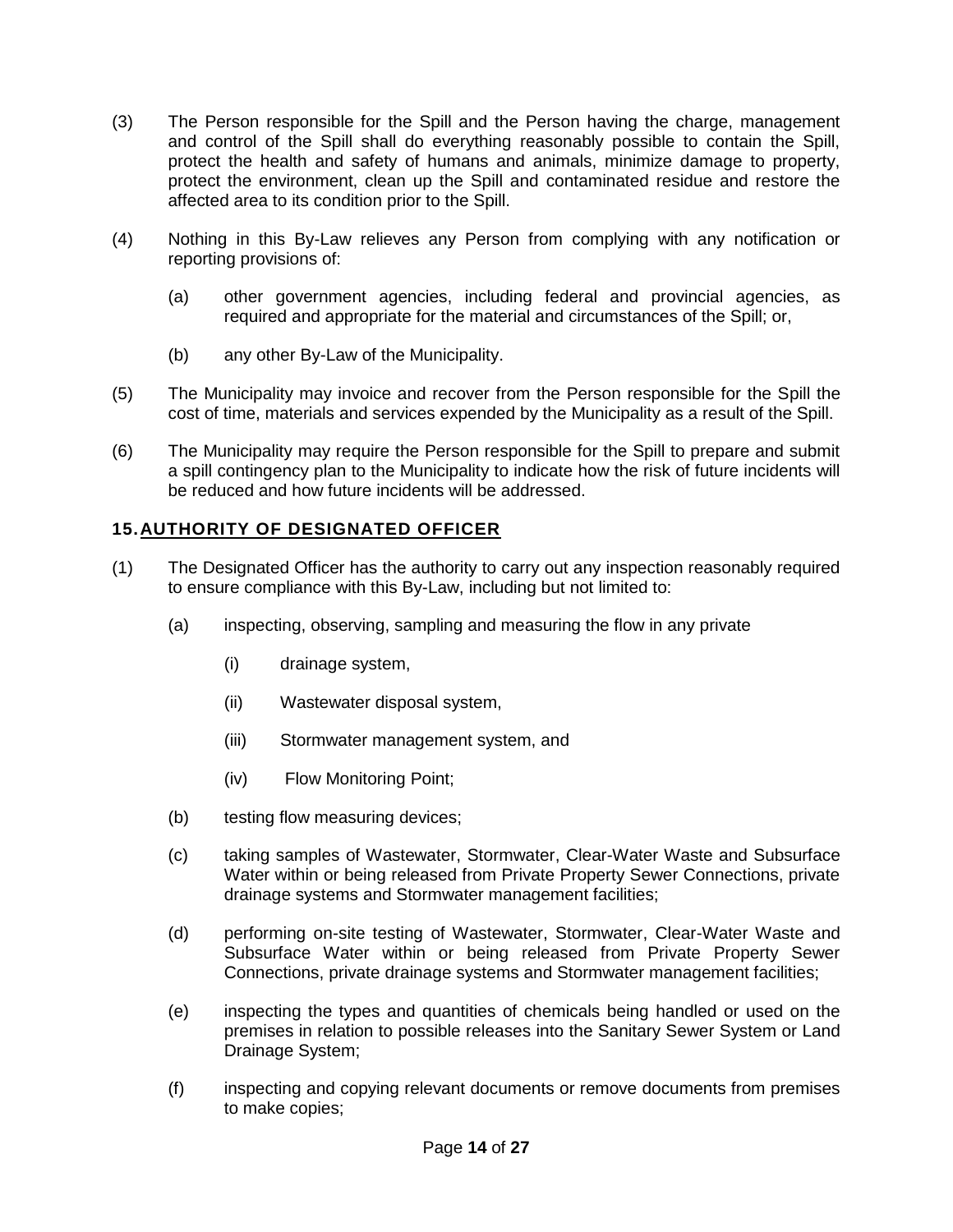- (g) inspecting chemical storage areas and spill containment facilities and requesting Material Safety Data Sheets (MSDS) for materials stored or used on site;
- (h) inspecting premises where a release of a Sanitary Sewer Prohibited Waste or a Land Drainage Prohibited Substance has been made or is suspected to have been made, or where a release of a Sanitary Sewer Restricted Waste or a Land Drainage Restricted Substance in excess of permissible limits has been made or is suspected to have been made, and to sample any or all Matter that in his/her opinion could have been part of the release.
- (2) No Person shall hinder or prevent the Designated Officer from carrying out any of his or her powers or duties pursuant to this By-Law.

## **16.CONSTRUCTION OF SEWER CONNECTIONS**

- (1) No Person shall construct a Sewer connection other than a Private Property Sewer Connection within the Municipality other than the holder of a Sewer Contractor Licence.
- (2) All Sewer connections constructed within the Municipality shall follow the construction standards adopted by the Municipality from time to time.
- (3) No Person shall construct a Sewer connection within the Municipality without first submitting plans of the proposed connection to the Designated Officer for approval and applying for a Sewer Connection Permit.
- (4) No Person shall backfill a Sewer connection constructed in accordance with a Sewer Connection Permit until the Designated Officer has inspected the Sewer connection. Following an inspection, a Designated Officer may:
	- (a) approve the Sewer connection and permit backfilling where the Designated Officer is satisfied that the work has been performed in accordance with this By-Law and good workmanship;
	- (b) withhold approval of the Sewer connection and require deficiencies to be rectified before backfilling where the Designated Officer is not satisfied that the work has been performed in accordance with this By-Law and good workmanship.
- (5) The Designated Officer may dispense with the requirement for Sewer connection plans to be submitted at his or her discretion where:
	- (a) The proposed Sewer connection is a Private Property Sewer Connection; and
	- (b) The proposed Sewer connection feeds into an existing Municipal Sewer Connection plug and does not require a new service connection tee in a municipally owned Sewer.

#### **17.SEWER CONTRACTOR LICENCES**

- (1) The Designated Officer may issue a Sewer Contractor Licence to any Person who:
	- (a) submits a completed application in the form required by the Municipality,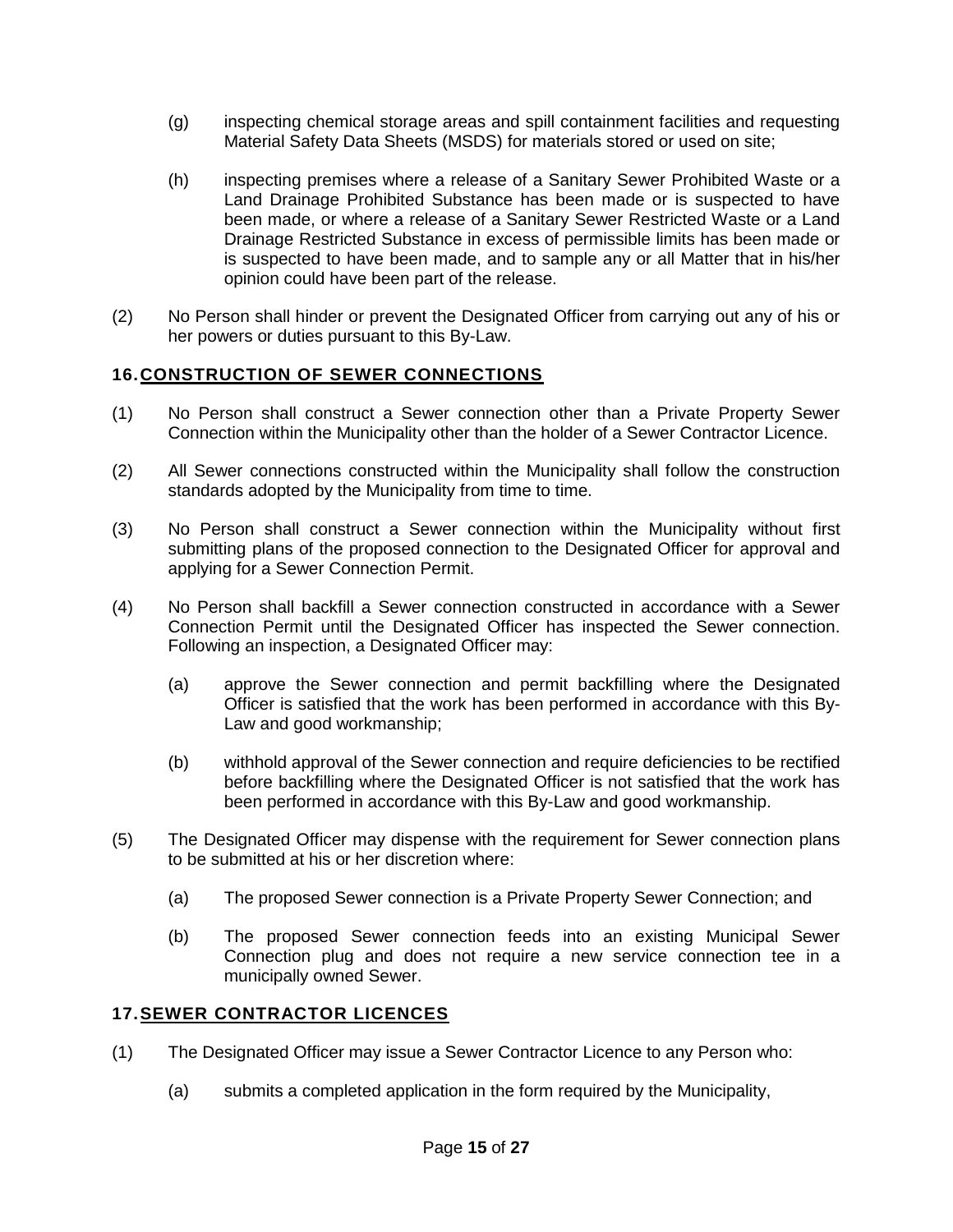- (b) pays the application fee required by the Municipality; and
- (c) demonstrates, to the Designated Officer's satisfaction, that the Person can satisfactorily perform the work for which the Sewer Contractor Licence is being issued.
- (2) The Designated Officer shall not issue a Sewer Contractor Licence unless the applicant Person agrees, in a written form approved by the Municipality's solicitor, to indemnify the Municipality against any lawsuits or other claims for damages resulting from the work performed by the applicant Person or the applicant Person's agents, subcontractors or employees on the Sanitary Sewer System or the Land Drainage System.
- (3) The Designated Officer shall not issue a Sewer Contractor Licence until the applicant Person submits to the Designated Officer a certificate of insurance demonstrating the applicant Person has in place a commercial general liability insurance policy in an amount determined by the Chief Administrative Officer of the Municipality to be sufficient to address the project-specific risk to the Municipality and which names the Municipality as an additional insured.
- (4) The Designated Officer may rescind a Sewer Contractor Licence immediately and without prior notice if at any time he or she is satisfied that the holder no longer meets the requirements of sections 17(1)-(3).

## **18.DISCONNECTION OF SEWER**

- (1) Where Wastewater which:
	- (a) is hazardous or creates an immediate danger to any Person;
	- (b) endangers or interferes with the operation of the Sanitary Sewer System; or
	- (c) causes or is capable of causing an adverse effect;

is discharged into the Sanitary Sewer System through a Private Property Sewer Connection, the Designated Officer may, in addition to any other remedy available, disconnect, plug or seal off the Private Property Sewer Connection discharging the unacceptable Wastewater or take such other action as is necessary to prevent such Wastewater from entering the Sanitary Sewer System.

- (2) The Wastewater may be prevented from being discharged into Sanitary Sewer System until evidence satisfactory to the Designated Officer has been produced to assure that no further discharge into the Sanitary Sewer System of Wastewater with the attributes described in subsection 18(1) will take place.
- (3) Where the Designated Officer takes action pursuant to subsection 18(1), the Designated Officer may by notice in writing advise the owner or occupier of the premises from which the Wastewater was being discharged, of the cost of taking such action and the owner or occupier, as the case may be, shall forthwith reimburse the Municipality for all such costs that were incurred.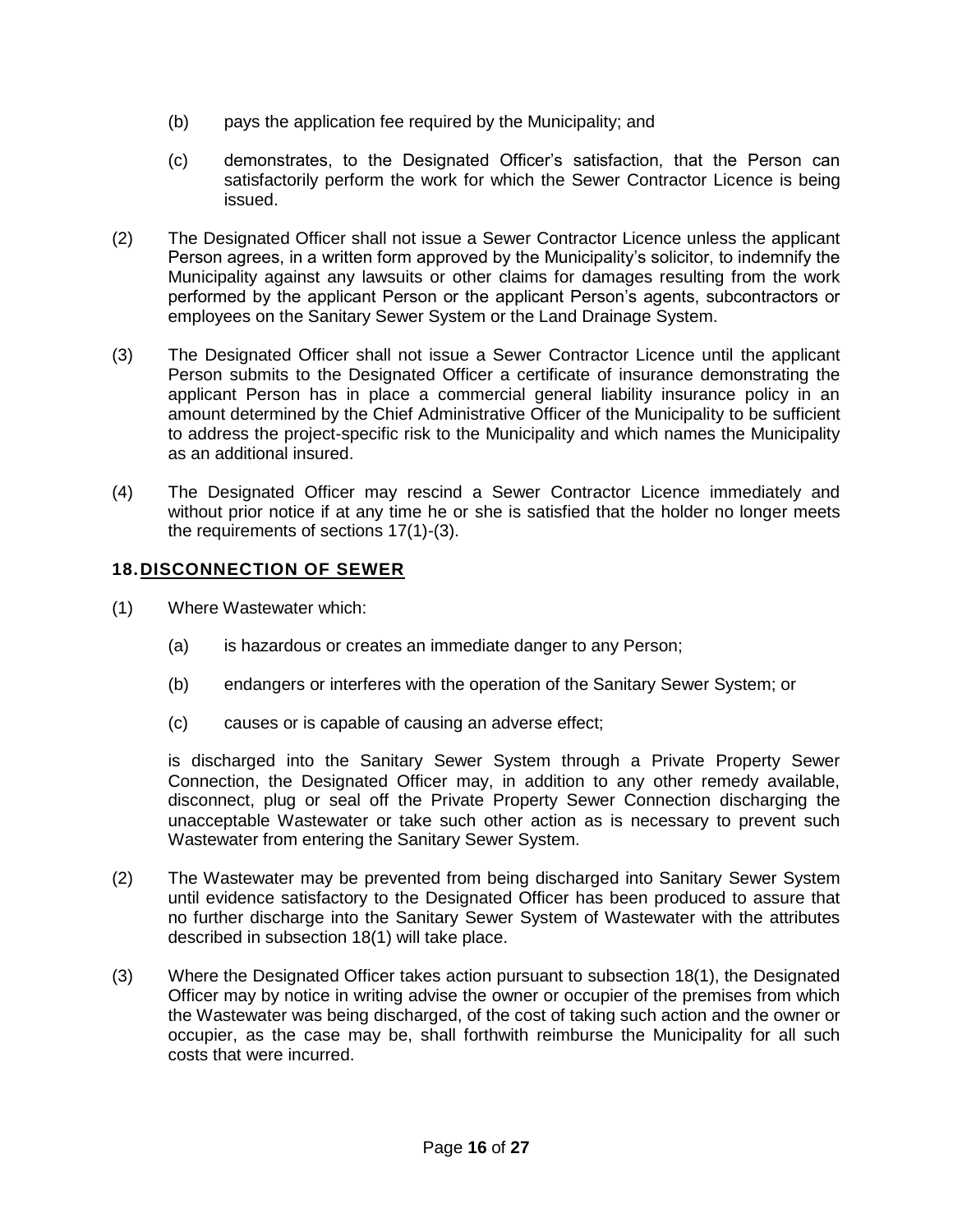(4) When a Private Property Sewer Connection is abandoned, the owner of the property on which the Private Property Sewer Connection is located shall block or seal the Private Property Sewer Connection at a point located no more than one metre from the Municipal Sewer Connection, or at such point as is approved by the Designated Officer.

# **19.MONITORING ACCESS POINTS**

- (1) The owner or operator of Institutional, Industrial, or other commercial, premises or multistorey residential buildings with one or more Private Property Sewer Connections shall install and maintain in good repair in each Private Property Sewer Connection a suitable Monitoring Access Point to allow observation, sampling and flow measurement of the Wastewater, Uncontaminated Water or Stormwater therein, provided that, where installation of a Monitoring Access Point is not possible, an alternative device or facility may be substituted with the prior written approval of the Designated Officer.
- (2) The Monitoring Access Point or alternative device such as a Sampling Port shall be located on the property of the owner or operator of the premises, as close to the property line as possible, unless the Designated Officer has given prior written approval for a different location.
- (3) Each Monitoring Access Point, device or facility installed shall be designed and constructed in accordance with good engineering practice and the requirements of the Municipality, and shall be constructed and maintained by the owner or operator of the premises at his or her expense.
- (4) The owner or operator of Institutional, Industrial, or other commercial premises or a multi-storey residential building shall at all times ensure that every Monitoring Access Point, alternative device or facility installed as required by this By-Law is accessible to the Designated Officer for the purposes of observing, sampling and flow measurement of the Wastewater, Uncontaminated Water or Stormwater therein.

# **20.COMPLIANCE PROGRAMS**

- (1) An Industry may submit to the Designated Officer a proposed Compliance Program setting out activities to be undertaken by the Industry that would result in the prevention or reduction and control of the discharge or deposit of Matter from the Industry's premises into the Sanitary Sewer System and the Land Drainage System.
- (2) Upon receipt of an application pursuant to Subsection 20(1) above, the Designated Officer may issue an approval for a Compliance Program for an Industry to discharge an effluent that does not comply with Schedules "A" "B", "C" or "D" of this By-Law. The Industry shall be entitled to make non-complying discharges in the amount and only to the extent set out in the Municipality's approval during the planning, design and construction or installation of facilities or works needed to implement the approved Compliance Program.
- (3) Every proposed Compliance Program shall be for a specified length of time during which Pretreatment Processes or other measures are to be installed or implemented and shall be specific as to the remedial actions to be implemented by the Industry, the dates of commencement and completion of the activity and the materials or other characteristics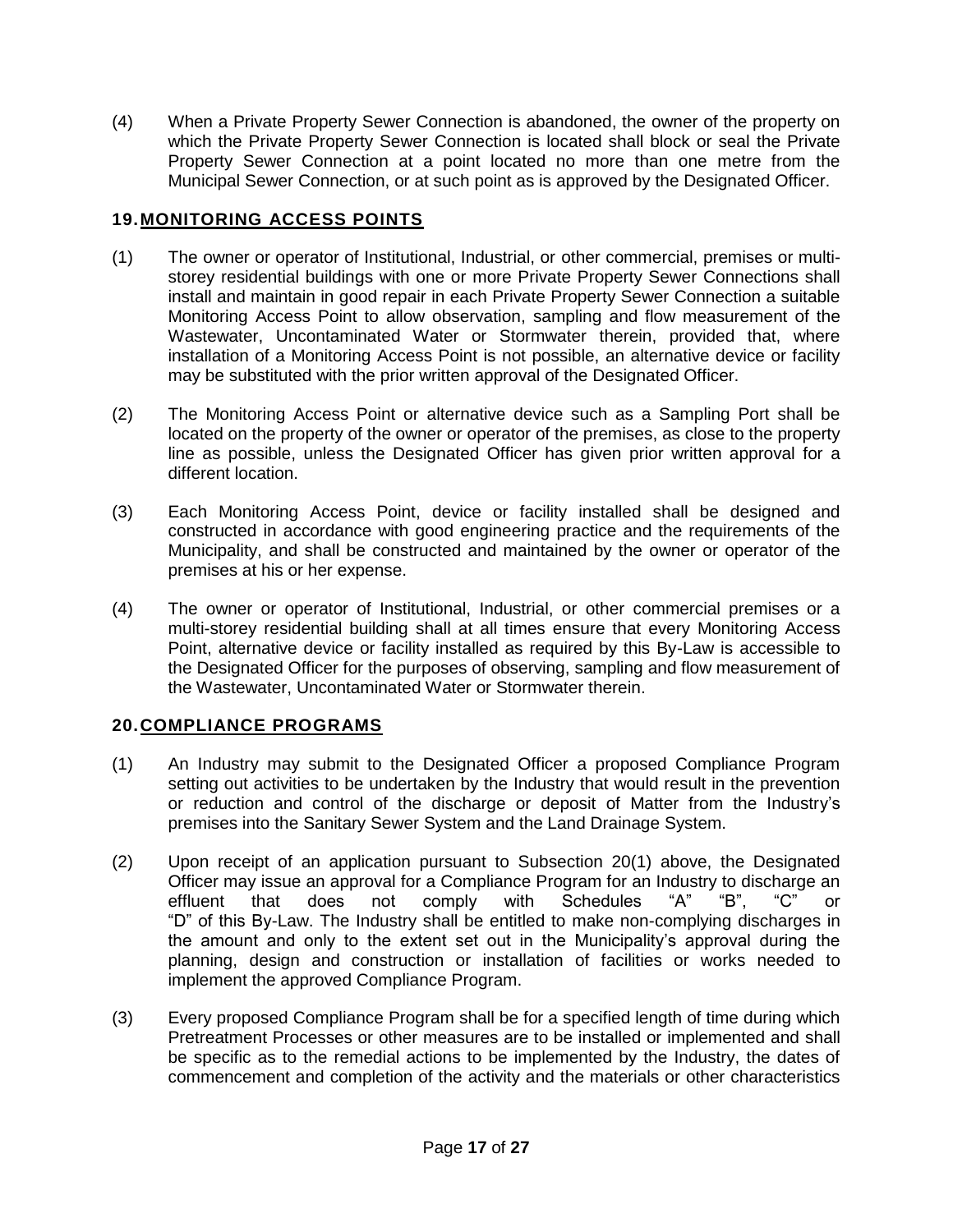of the Matter to which it relates. The final activity completion date shall not be later than the final compliance date in the Compliance Program.

- (4) The Industry to which a compliance program has been issued shall submit a Compliance Program progress report to the Municipality within 14 days after the scheduled completion date of each activity listed in the Compliance Program.
- (5) The Municipality may terminate any proposed Compliance Program by written notice at any time to the Industry in the event that the Industry fails or neglects to carry out or diligently pursue the activities required of it under its approved Compliance Program.
- (6) The Municipality is authorized to execute agreements with Industries with respect to approved Compliance Programs. These agreements may, in accordance with guidelines adopted by the Municipality from time to time, include a provision for a reduction in the payment otherwise required from the Industry to the Municipality pursuant to an Extra Strength Surcharge Agreement. The reduction in payment to the Municipality may be in such an amount and for such duration as the agreement may specify.

## **21.OFFENCES**

(1) Every Person who contravenes any provision of this By-Law is guilty of an offence and on conviction is liable, upon summary prosecution, to a fine of not more than \$1,000.00 for every day or part thereof upon which such offence occurs or continues.

## **22.ACCESS TO INFORMATION**

- (1) All information submitted to and collected by the Municipality that is contained in plan summaries, reports, surveys, monitoring and inspection and sampling activities will, except as otherwise provided in this section, be available for disclosure to the public in accordance with the Freedom of Information and Protection of Privacy Act, as amended.
- (2) In the event that any Person submits information to the Municipality that is exempt from disclosure under the Freedom of Information and Protection of Privacy Act, the Person submitting such information shall identify such information accordingly at the time of submission.
- (3) The Designated Officer shall have access to information contained in any federal or provincial permit relating to Wastewater discharges into the Sanitary Sewer System.

# **23.REPEAL OF EXISTING BY-LAW**

(1) By-Law 97-18, with amendment 2002-12, is hereby repealed.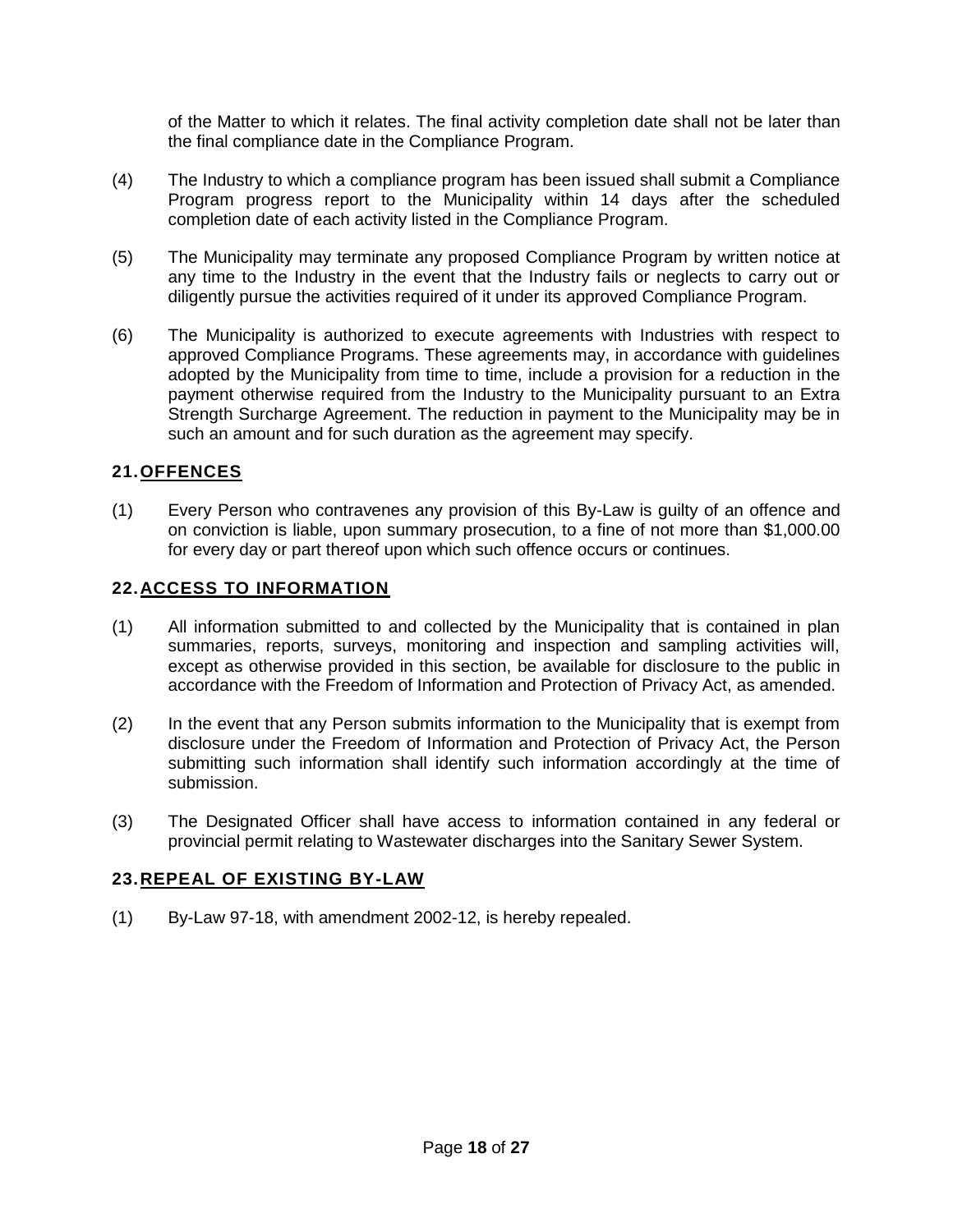DONE AND PASSED as a by-law of the Rural Municipality of East St. Paul, in Manitoba this 1st day of June, 2011.

Mayor

\_\_\_\_\_\_\_\_\_\_\_\_\_\_\_\_\_\_\_\_\_\_\_\_\_\_\_\_\_\_\_\_ Chief Administrative Officer

\_\_\_\_\_\_\_\_\_\_\_\_\_\_\_\_\_\_\_\_\_\_\_\_\_\_\_\_\_\_\_\_

Read a first time this 11th day of May, 2011. Read a second time this 1st day of June, 2011. Read a third time this 1st day of June, 2011.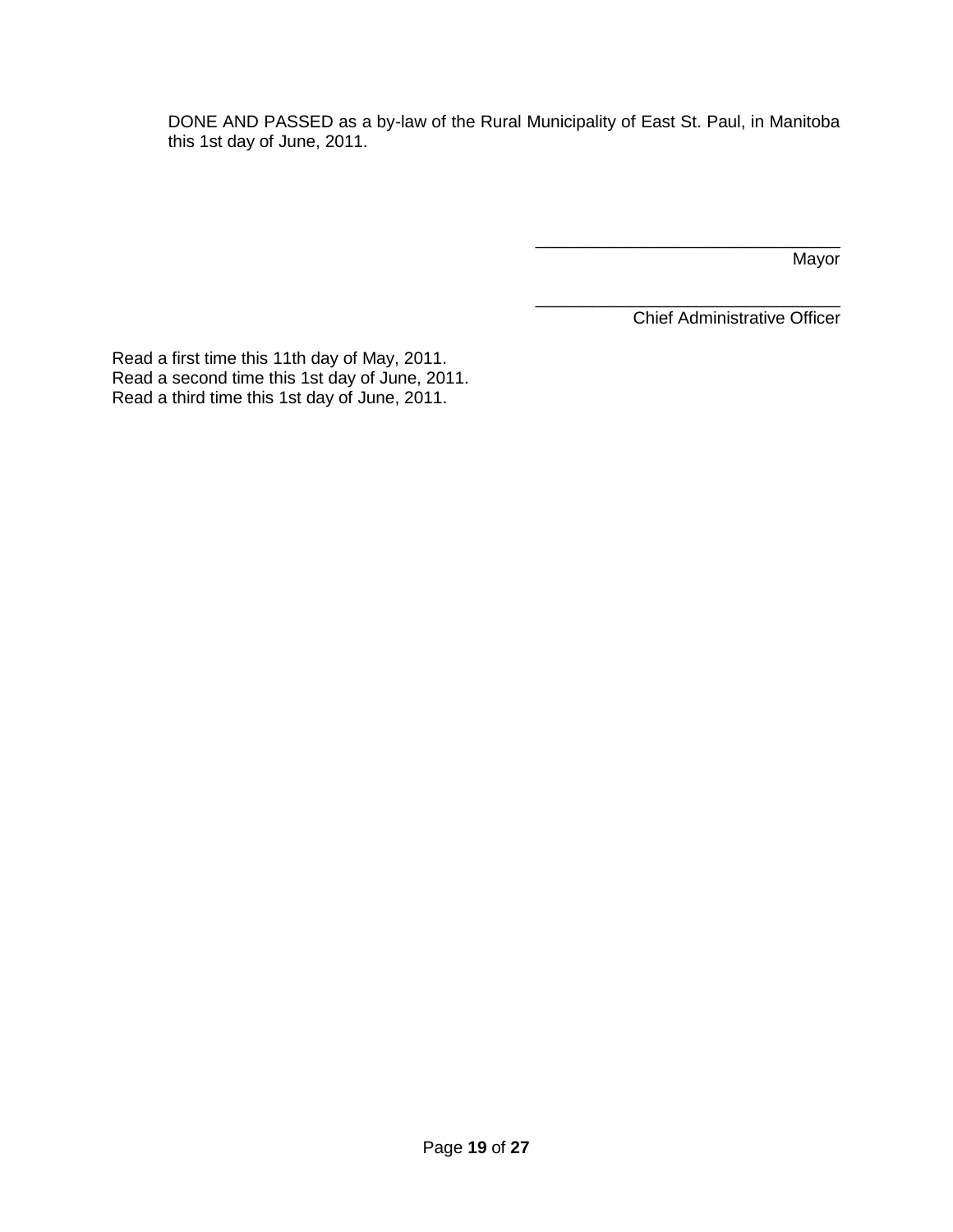#### **SCHEDULE "A" SANITARY SEWER PROHIBITED WASTE**

No Person shall discharge directly or indirectly or deposit or cause or permit the discharge or deposit of Wastewater into a Sanitary Sewer, or the Sanitary Sewer System in circumstances where:

- (1) to do so may cause or result in:
	- (a) a health or safety hazard to a Person authorized by the Municipality to inspect, operate, maintain, repair or otherwise work on the Sanitary Sewer System or any Sewage Treatment Plant connected thereto;
	- (b) an offence under the *Environment Act*, the *Water Protection Act* or the *Fisheries Act (Canada)*, as amended from time to time, or any regulation made thereunder from time to time;
	- (c) the failure of Wastewater Sludge from any Sewage Treatment Plant connected to the Sanitary Sewer System to meet the objectives and criteria as enumerated in the Water Protection Act and its regulations, as amended from time to time;
	- (d) interference with the operation or maintenance of any part of the Sanitary Sewer System or any Sewage Treatment Plant connected thereto;
	- (e) a hazard to any Person, animal, property or vegetation;
	- (f) an offensive odour emanating from the Sanitary Sewer System and any Sewage Treatment Plant connected thereto;
	- (g) damage to the Sanitary Sewer System or any Sewage Treatment Plant connected thereto; or
	- (h) an obstruction or restriction to the flow in the Sanitary Sewer System or any Sewage Treatment Plant connected thereto.
- (2) the Wastewater has two or more separate liquid layers.
- (3) the Wastewater contains:
	- (a) Hazardous Substances;
	- (b) Combustible Liquid;
	- (c) Biomedical Waste;
	- (d) Specified risk material for bovine spongiform encephalopathy as defined in the federal Fertilizers Regulations (C.R.C., c. 666), as amended from time to time, including material from the skull, brain, trigeminal ganglia, eyes, tonsils, spinal cord and dorsal root ganglia of cattle aged 30 months or older, or material from the distal ileum of cattle of all ages.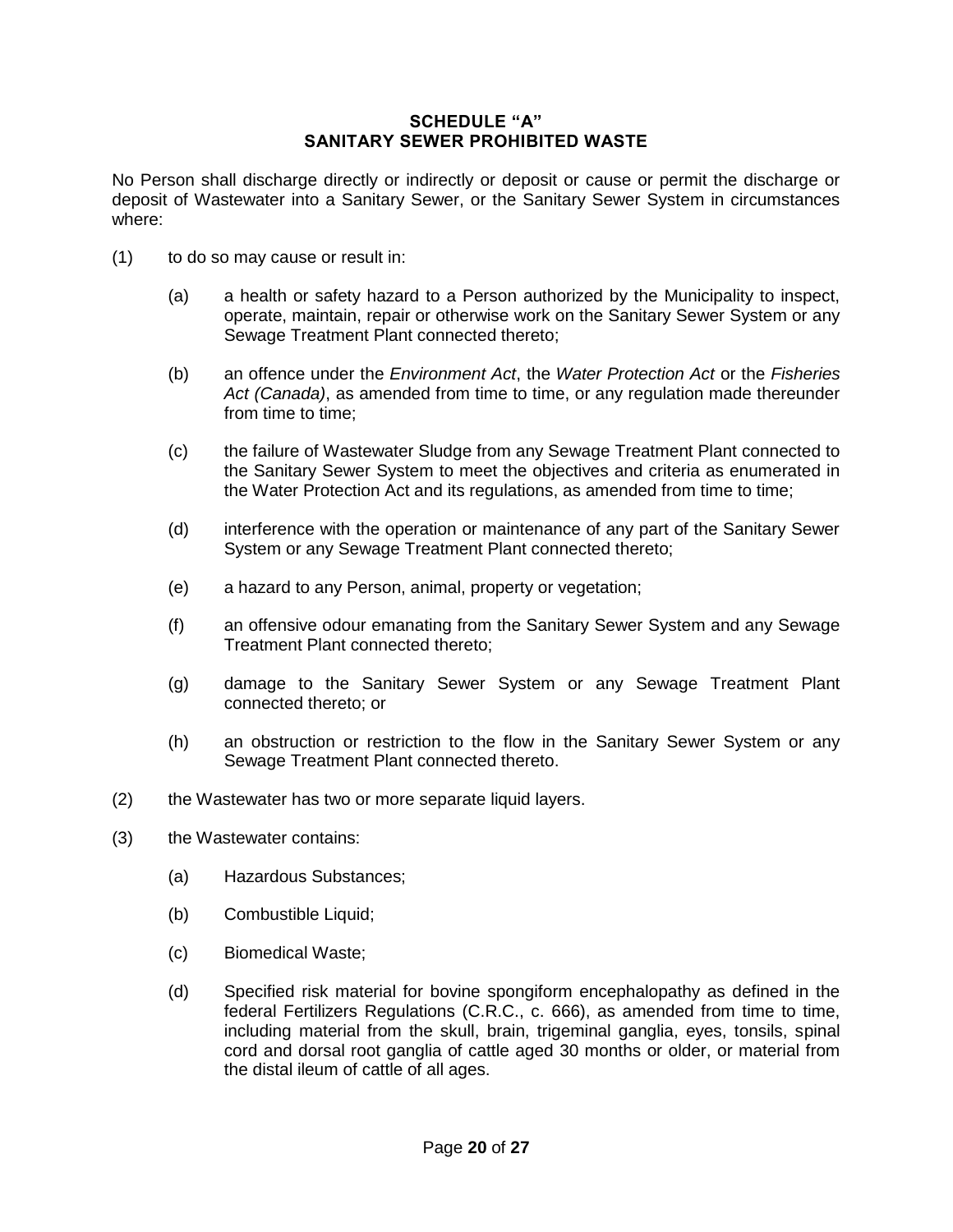- (e) Dyes or colouring materials which may or could pass through a Sewage Treatment Plant and discolour the Sewage Treatment Plant's effluent;
- (f) Fuels;
- (g) Ignitable Waste;
- (h) Pathological Waste;
- (i) PCBs;
- (j) Pesticides which are not otherwise regulated in this By-Law;
- (k) Reactive Waste;
- (l) Toxic Substances which are not otherwise regulated in this By-Law;
- (m) Waste Radioactive Substances in excess of concentrations greater than those specified for release to the environment under the Nuclear Safety and Control Act (Canada) and the regulations thereto, as amended; and
- (n) solid or viscous substances in quantities or of such size to be capable of causing obstruction to the flow in a Sanitary Sewer, including but not limited to ashes, bones, cinders, sand, mud, soil, straw, shaving, metal, glass, rags, feathers, tar, plastics, wood, unground garbage, animal parts or tissues, and paunch manure.
- (4) the Wastewater contains a concentration, expressed in milligrams per litre, in excess of any one or more of the limits in Schedule "B" of this By-Law, unless:
	- (a) the discharge is in accordance with a valid Compliance Program; and
	- (b) all requirements of Section 9 Additional Requirements have been fully satisfied.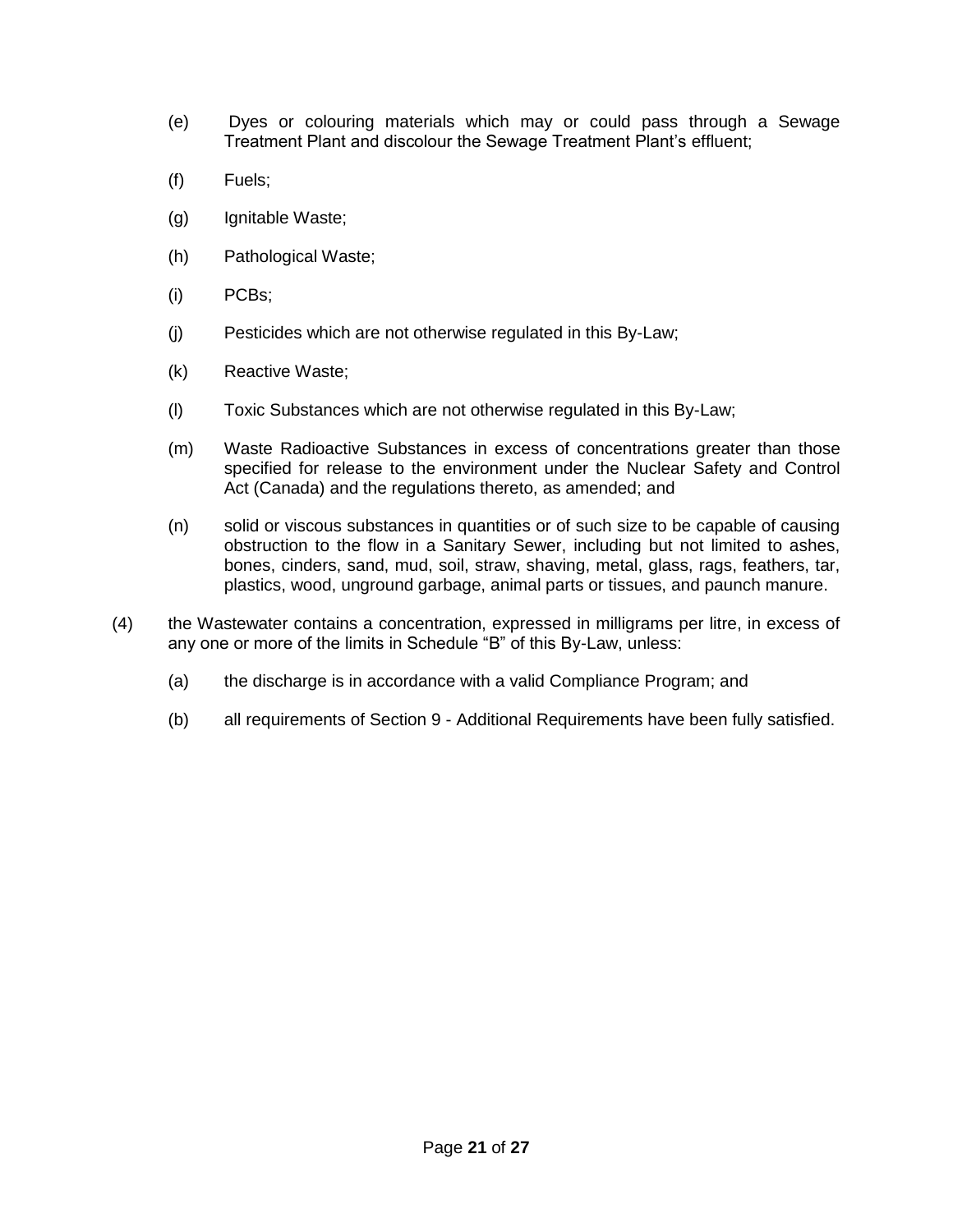#### **SCHEDULE "B" SANITARY SEWER RESTRICTED WASTE**

# **TABLE A – CONVENTIONAL CONTAMINANTS AND PHYSICAL PARAMETERS**

| <b>Substance</b>                      | <b>Concentration Limit</b><br>(mg/L, except as noted) |
|---------------------------------------|-------------------------------------------------------|
| 5-Day Biochemical Oxygen Demand       | 300                                                   |
| <b>Chemical Oxygen Demand</b>         | 600                                                   |
| Total Kjeldahl Nitrogen (TKN)         | 50                                                    |
| <b>Total Phosphorus (TP)</b>          | 10                                                    |
| Oil and Grease - Animal and Vegetable | 150                                                   |
| Oil and Grease - Mineral and          | 15                                                    |
| Synthetic/Hydrocarbon                 |                                                       |
| Sulphide (as $H_2S$ )                 | 1.0                                                   |
| <b>Total Suspended Solids</b>         | 300                                                   |
| pН                                    | 6.0-10.5 (unitless)                                   |
| Temperature                           | $\leq 60$ Degrees Celsius                             |

# **TABLE B – ORGANIC CONTAMINANTS**

| <b>Substance</b>                       | <b>Concentration Limit</b><br>(mg/L, except as noted) |
|----------------------------------------|-------------------------------------------------------|
| Benzene                                | 0.01                                                  |
| Chloroform                             | 0.04                                                  |
| Dichlorobenzene (1,2-)                 | 0.05                                                  |
| Dichlorobenzene (1,4)                  | 0.08                                                  |
| Ethylbenzene                           | 0.06                                                  |
| Hexachlorobenzene                      | 0.0001                                                |
| Methylene chloride (dichloromethane)   | 0.09                                                  |
| PCBs (chlorobiphenyls)                 | 0.004                                                 |
| Phenols, Total (or Phenolic compounds) | 0.1                                                   |
| Tetrachloroethane (1,1,2,2 - )         | 0.06                                                  |
| Tetrachloroethylene                    | 0.06                                                  |
| Toluene                                | 0.02                                                  |
| Trichloroethylene                      | 0.05                                                  |
| Xylenes, total                         | 0.3                                                   |

# **TABLE C – INORGANIC CONTAMINANTS**

| <b>Substance</b> | <b>Concentration Limit</b><br>(mg/L, except as noted) |
|------------------|-------------------------------------------------------|
| Arsenic, total   | 1.0                                                   |
| Cadmium, total   | 0.7                                                   |
| Chromium, total  | 2.8                                                   |
| Cobalt, total    | .5.C                                                  |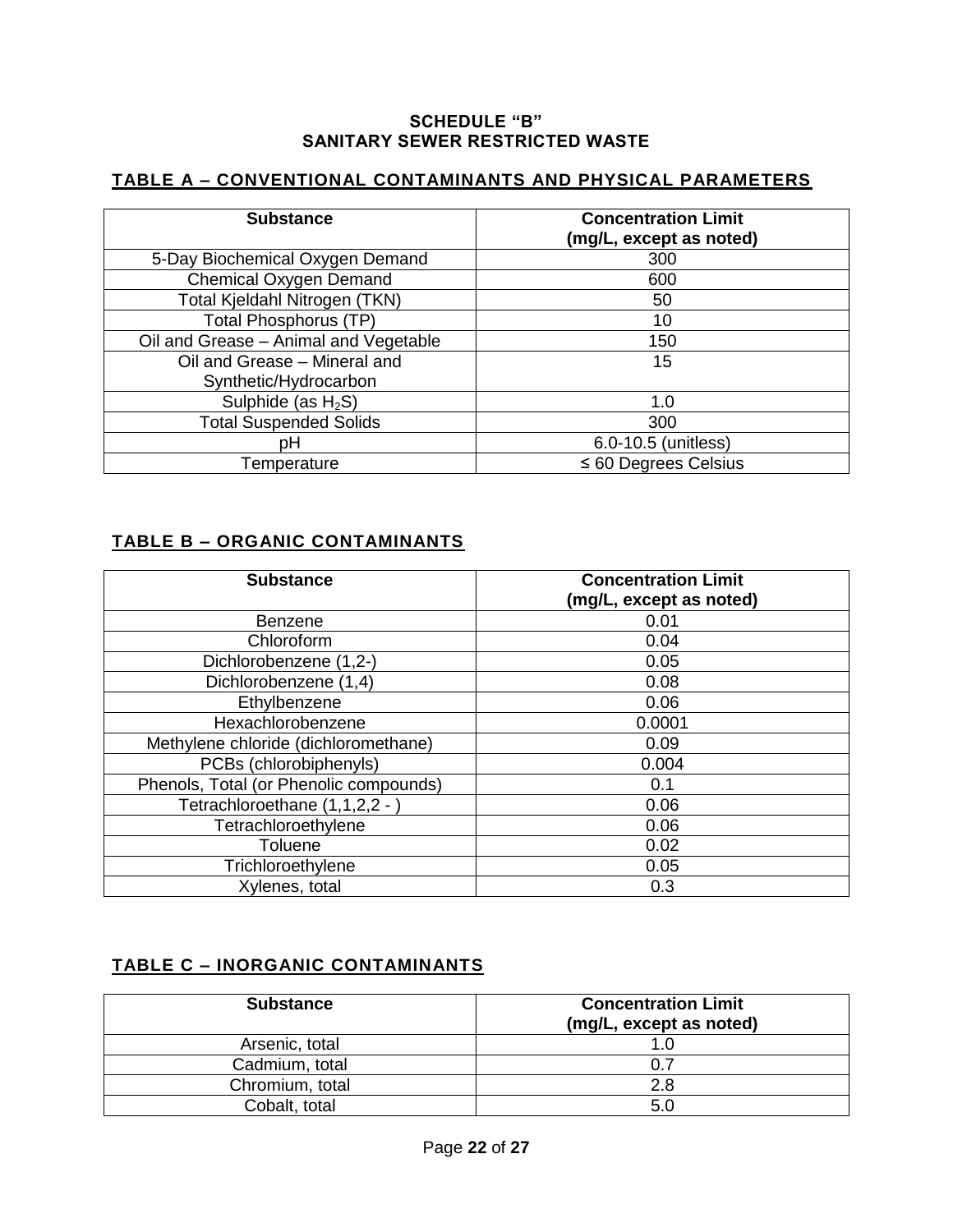| Copper, total     | 2.0  |
|-------------------|------|
| Cyanide, total    | 1.2  |
| Lead, total       | 0.7  |
| Mercury           | 0.01 |
| Molybdenum, total | 5.0  |
| Nickel, total     | 2.0  |
| Selenium, total   | 0.8  |
| Silver, total     | 0.4  |
| Zinc, total       | 2.0  |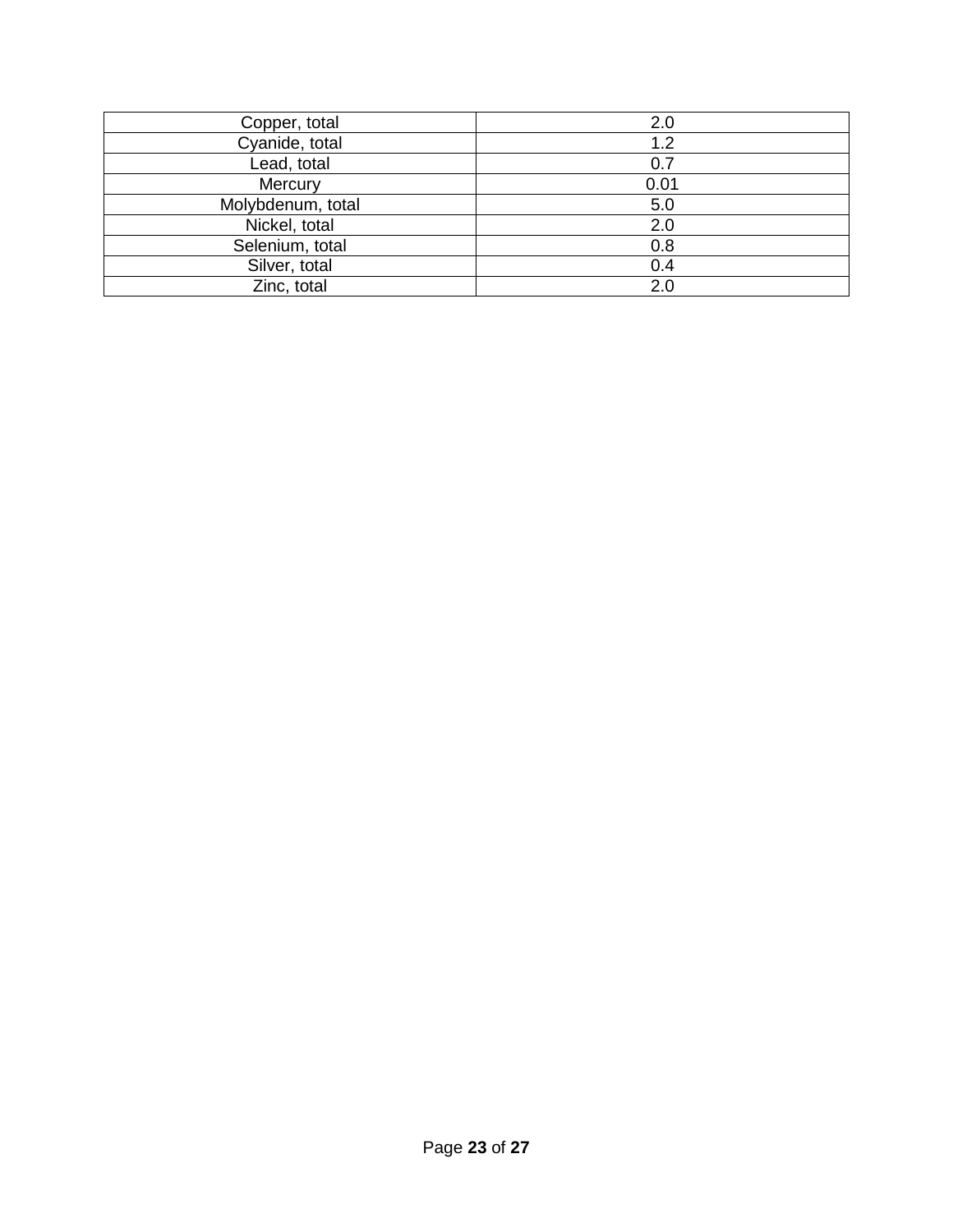## **SCHEDULE "C" LAND DRAINAGE PROHIBITED SUBSTANCES**

No Person shall discharge directly or indirectly or deposit or cause or permit the discharge or deposit of any Land Drainage into the Land Drainage System under circumstances where:

- (1) to do so may cause or result in:
	- (a) a health or safety hazard to a Person authorized by the Municipality to inspect, operate, maintain, repair or otherwise work on the Land Drainage System;
	- (b) an offence under the *Environment Act*, the *Water Protection Act* or the *Fisheries Act (Canada)*, as amended from time to time, or any regulation made thereunder from time to time;
	- (c) interference with the operation or maintenance of any part of the Land Drainage System;
	- (d) a hazard to any Person, animal, property or vegetation;
	- (e) an offensive odour emanating from the Land Drainage System;
	- (f) damage to the Land Drainage System; or
	- (g) an obstruction or restriction to the flow in any part of the Land Drainage System.
- (2) the Land Drainage has two or more separate liquid layers.
- (3) the Land Drainage contains:
	- (a) Oil and Grease forming a separate layer;
	- (b) Landfill Leachate;
	- (c) Greywater;
	- (d) Hauled Wastewater;
	- (e) Hazardous Substances;
	- (f) Combustible Liquid;
	- (g) Biomedical Waste;
	- (h) Specified risk material for bovine spongiform encephalopathy as defined in the federal Fertilizers Regulations (C.R.C., c. 666), as amended from time to time, including material from the skull, brain, trigeminal ganglia, eyes, tonsils, spinal cord and dorsal root ganglia of cattle aged 30 months or older, or material from the distal ileum of cattle of all ages;
	- (i) Dyes or colouring materials which discolour the Land Drainage;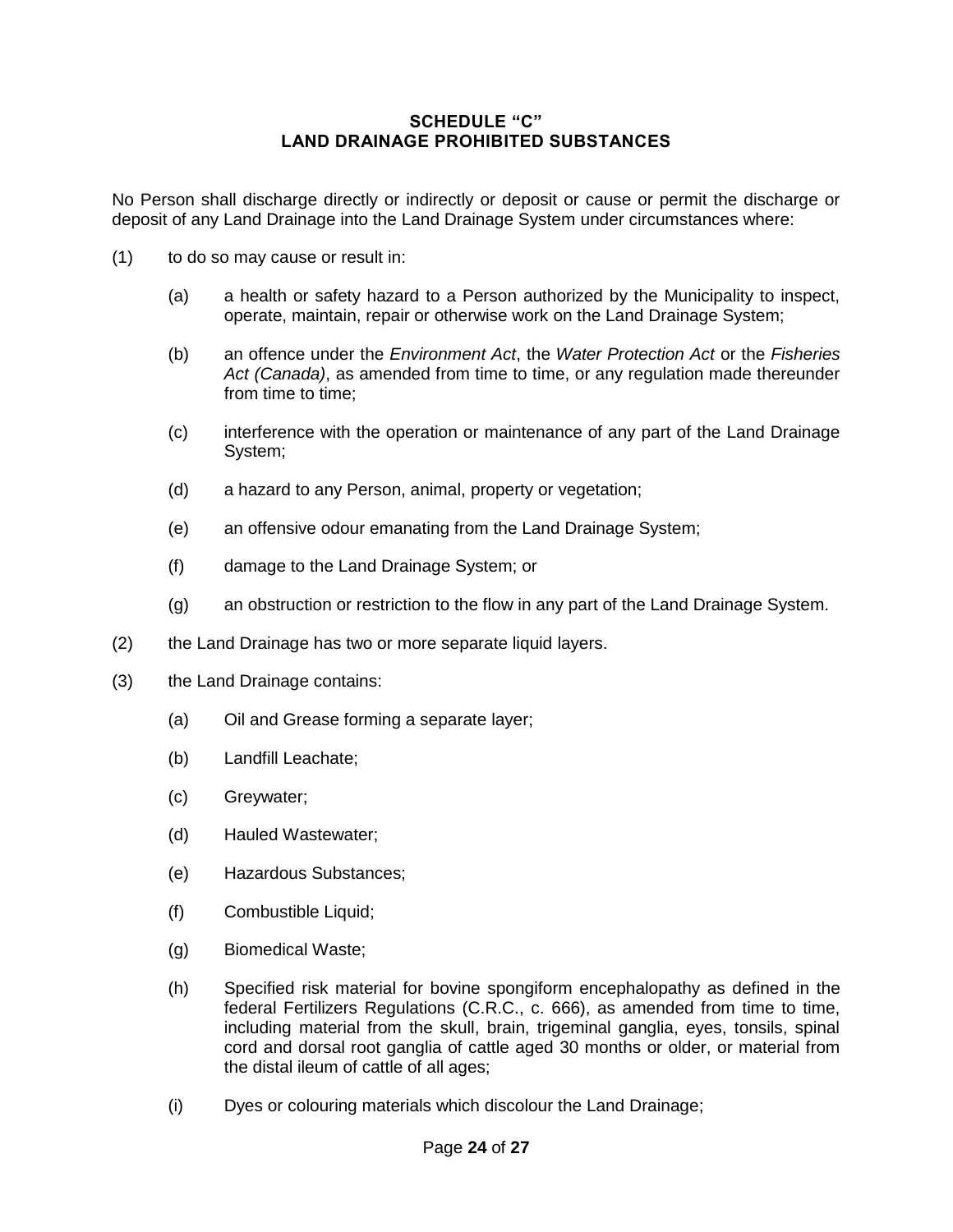- (j) Fuels;
- (k) Ignitable Waste;
- (l) Pathological Waste;
- (m) PCBs;
- (n) Pesticides which are not otherwise regulated in this By-Law;
- (o) Reactive Waste;
- (p) Toxic Substances which are not otherwise regulated in this By-Law;
- (q) Waste Radioactive Substances in excess of concentrations greater than those specified for release to the environment under the Nuclear Safety and Control Act (Canada) and the regulations thereto, as amended;
- (r) solid or viscous substances in quantities or of such size to be capable of causing obstruction to the flow in the Land Drainage System;
- (4) the Land Drainage contains a concentration, expressed in milligrams per litre, in excess of any one or more of the limits in Schedule "D" of this By-Law.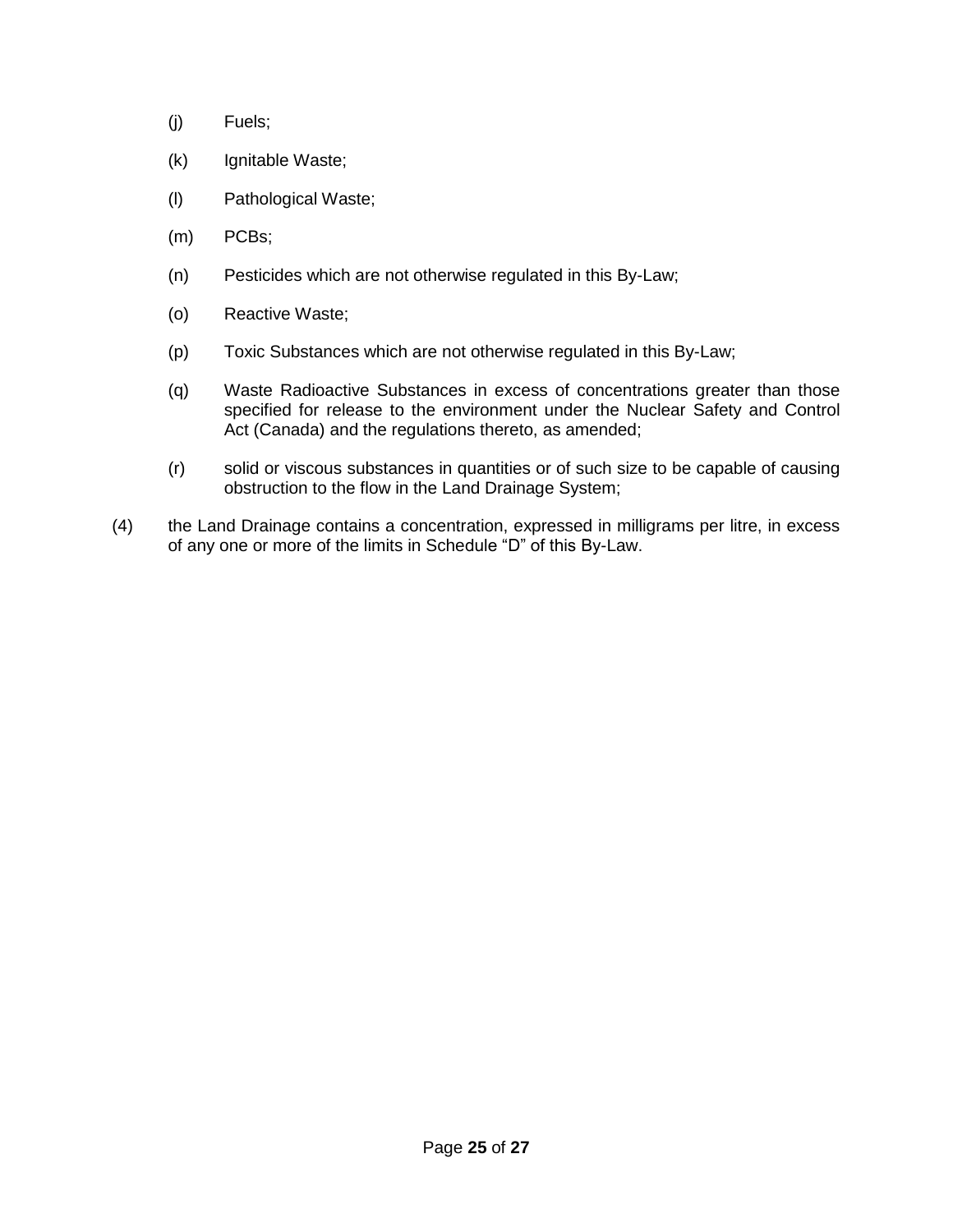#### **SCHEDULE "D" LAND DRAINAGE RESTRICTED SUBSTANCES**

# **TABLE A – CONVENTIONAL CONTAMINANTS AND PHYSICAL PARAMETERS**

| <b>Substance</b>               | <b>Concentration Limit</b><br>(mg/L, except as noted) |
|--------------------------------|-------------------------------------------------------|
| 5-Day Biological Oxygen Demand | 15                                                    |
| <b>Chemical Oxygen Demand</b>  | 30                                                    |
| Total Kjeldahl Nitrogen (TKN)  |                                                       |
| <b>Total Phosphorus (TP)</b>   | 0.4                                                   |
| Sulphide (as $H_2S$ )          | 0.3                                                   |
| <b>Total Suspended Solids</b>  | 15                                                    |
| рH                             | 6.0-9.0 (unitless)                                    |
| Temperature                    | $\leq$ 40 Degrees Celsius                             |

# **TABLE B – ORGANIC CONTAMINANTS**

| <b>Substance</b>                       | <b>Concentration Limit</b><br>(mg/L, except as noted) |
|----------------------------------------|-------------------------------------------------------|
| <b>Benzene</b>                         | 0.002                                                 |
| Bis (2-ethylhexyl) phtalate            | 0.0088                                                |
| Chloroform                             | 0.002                                                 |
| Dichlorobenzene (1,2-)                 | 0.0056                                                |
| Dichlorobenzene (1,4)                  | 0.0068                                                |
| Dichloropropylene (Trans-1,3)          | 0.0056                                                |
| Di-n-butyl phthalate                   | 0.015                                                 |
| Ethylbenzene                           | 0.002                                                 |
| Hexachlorobenzene                      | 0.00004                                               |
| Methylene chloride (dichloromethane)   | 0.0052                                                |
| PCBs (chlorobiphenyls)                 | 0.0004                                                |
| Phenols, Total (or Phenolic compounds) | 0.002                                                 |
| Tetrachloroethane (1,1,2,2 - )         | 0.017                                                 |
| Tetrachloroethylene                    | 0.0044                                                |
| Toluene                                | 0.002                                                 |
| Trichloroethylene                      | 0.008                                                 |
| Xylenes, total                         | 0.0044                                                |

# **TABLE C – INORGANIC CONTAMINANTS**

| <b>Substance</b> | <b>Concentration Limit</b><br>(mg/L, except as noted) |
|------------------|-------------------------------------------------------|
| Arsenic, total   | 0.02                                                  |
| Cadmium, total   | 0.008                                                 |
| Chromium, total  | 0.08                                                  |
| Copper, total    | 0.04                                                  |